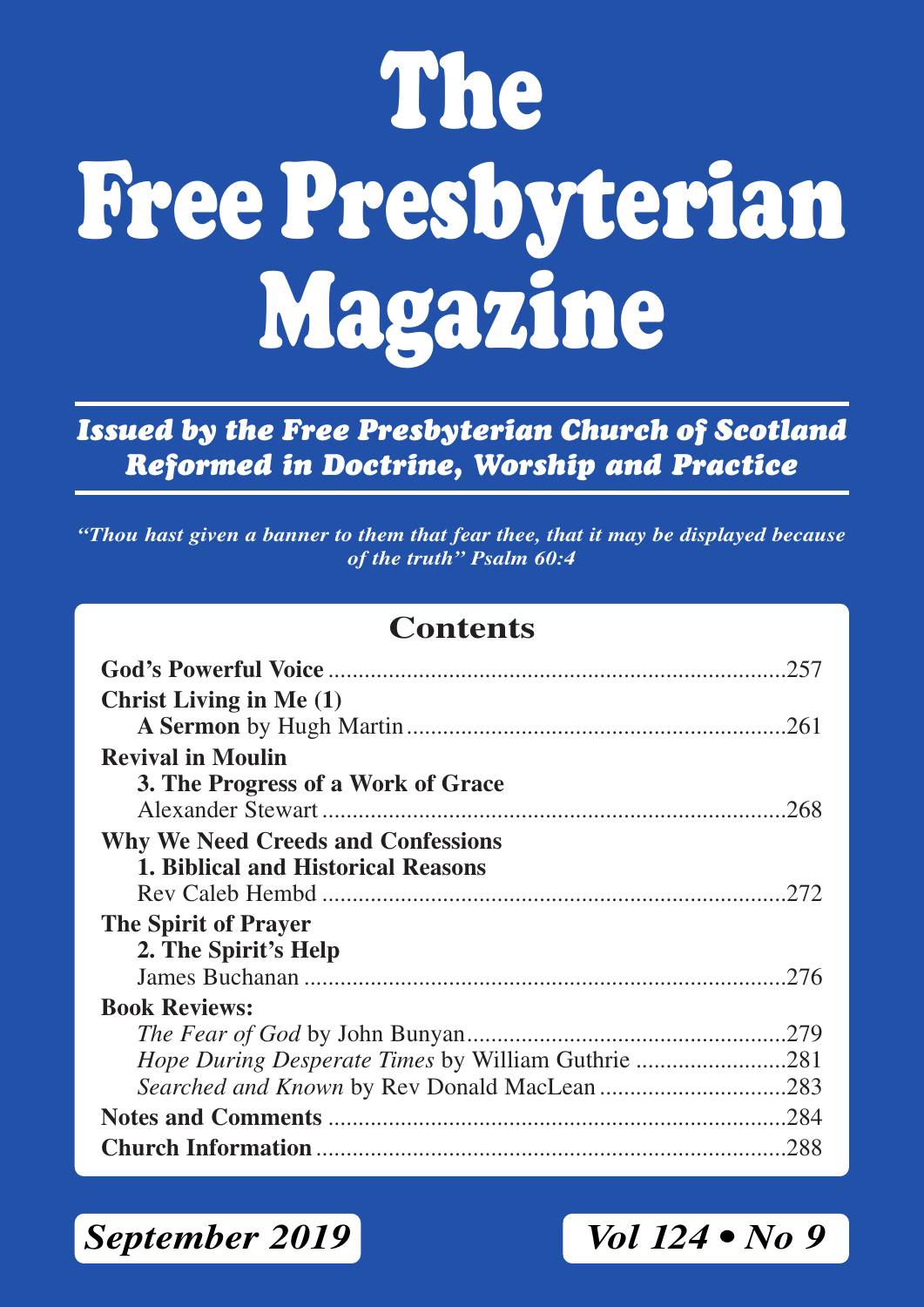## **The Free Presbyterian Church of Scotland**

**Moderator of Synod:** Rev R MacLeod, 4 Laurel Park Close, Glasgow, G13 1RD; tel: 0141 954 3759.

**Clerk of Synod:** Rev K M Watkins BA, F P Manse, Ferry Road, Leverburgh, Isle of Harris, HS5 3UA; tel: 01859 520271; e-mail: kmwatkins@fpchurch.org.uk.

**Assistant Clerk:**Rev A W MacColl MA PhD, 10 Achany Road, Dingwall, IV15 9JB; tel: 01349 866546.

**General Treasurer:** Mr W Campbell, 133 Woodlands Road, Glasgow, G3 6LE; tel: 0141 332 9283, fax 0141 332 4271, e-mail: wc.fpchurch@btconnect.com.

**Law Agents:** Brodies LLP, 15 Atholl Crescent, Edinburgh, EH3 8AH; tel: 0131 228 3777.

#### **Clerks to Presbyteries:**

**Northern:** Rev D W B Somerset BSc DPhil, 18 Carlton Place, Aberdeen, AB15 4BQ; tel: 01224 645250.

**Southern:** Rev D Campbell MA, 35B Barnton Avenue West, Edinburgh EH4 6DF; tel: 0131 312 8227.

**Western:** Rev D A Ross, F P Manse, Laide, IV22 2NB; tel: 01445 731340.

**Outer lsles:** Rev J B Jardine BD, F P Manse, Tarbert, Isle of Harris, HS3 3DF; tel: 01859 502253.

**Asia Pacific:** Rev G B Macdonald BSc, 60 Hamilton St, Riverstone, NSW 2765; tel. 02 9627 3408.

**Zimbabwe**: Rev S Khumalo, Stand No 56004, Mazwi Road, Lobengula, PO Magwegwe, Bulawayo; tel: 00263 9407131.

**Zimbabwe Mission Office:** 9 Robertson Street, Parkview, Bulawayo; tel: 002639 62636, fax: 002639 61902, e-mail: fpchurchheadoffice@gmail.com.

#### **Residential Care Homes:**

Ballifeary House, 14 Ness Walk, Inverness, IV3 5SQ; tel: 01463 234679.

Leverburgh Residential Care Home, Ferry Road, Leverburgh, Isle of Harris, HS5 3UA; tel: 01859 520296.

**Website of the Free Presbyterian Church of Scotland:** www.fpchurch.org.uk.

## **The Free Presbyterian Magazine**

Published by The Free Presbyterian Church of Scotland (Scottish Charity Number SC003545). Subscriptions and changes of address to be sent to the General Treasurer, Mr W Campbell, 133 Woodlands Road, Glasgow, G3 6LE; tel: 0141 332 9283. The subscription year begins in January. Prices are on back cover. One month's notice is required for change of address. Queries about delivery of the magazines should be sent to the General Treasurer, not the printer.

**Editor:** Rev K D Macleod BSc, 11 Auldcastle Road, Inverness, IV2 3PZ. Tel: 01463 712872; e-mail: kdmacleod@gmail .com. Unsigned articles are by the Editor.

**Editorial Board:** The Editor, Mr F R Daubney, Rev A W MacColl, Rev D W B Somerset.

**Deadline for sending material to the Editor:** The beginning of the month previous to publication.

**The Gaelic Supplement** (quarterly): Editor: Rev A W MacColl MA PhD, F P Manse, Swainbost, Isle of Lewis, HS2 0TA. Available free on request.

**Youth Magazine:** *The Young People's Magazine*. Editor: Rev K D Macleod BSc.

## **Communions**

**January:** *First Sabbath:* Nkayi; *Fourth:* Auckland, Inverness, New Canaan.

**February:** *Second Sabbath:* Dingwall; *Third:* Stornoway; Carterton; *Fourth:* Zenka.

**March:** *First Sabbath:* Sydney, Tarbert; *Second:* Ness, Portree; *Third:* Halkirk, Kyle of Lochalsh; *Fourth:* Barnoldswick, *Fifth:* Ingwenya, North Tolsta.

**April:** *First Sabbath:* Laide; *Second:* Chesley, Maware, Staffin; *Third:* Gisborne; *Fourth***:** Glasgow, Mbuma.

- **May:** *First Sabbath:* Aberdeen, Donsa, Grafton, Leverburgh, London; *Second:* Achmore; *Third:* Edinburgh, Scourie; *Fourth***:** Chiedza.
- **June:** *First Sabbath:* Perth, Shieldaig; *Second:* Nkayi, North Uist, Santa Fe; *Third:* Lochcarron, Uig; *Fourth:* Bulawayo, Gairloch; *Fifth:* Inverness.
- **July:** *First Sabbath:* Beauly; *Second:* Bonar Bridge, Staffin, Vancouver; *Third:* Applecross, Auckland, Fort William; *Fourth:* Cameron, Vatten.

**August:** *First Sabbath:* Dingwall; *Second:* New Canaan, Somakantana; *Third:* Laide; *Fourth:* Farr, Stornoway, Zenka.

**September:** *First Sabbath:* Chesley, Sydney, Ullapool; *Second:* Halkirk, Munaka, Portree; *Third:* Tarbert; *Fourth:* Aberdeen, Barnoldswick; *Fifth:* Ingwenya.

**October:** *First Sabbath:* Dornoch, Grafton, Lochcarron, North Tolsta; *Second:* Gairloch; *Third:* Leverburgh, London, Odessa; *Fourth:* Edinburgh, Gisborne, Mbuma.

**November:** *Second Sabbath:* Glasgow; *Third:* Chiedza, Singapore.

**December:** *Third Sabbath*: Bulawayo, Santa Fe, Tauranga.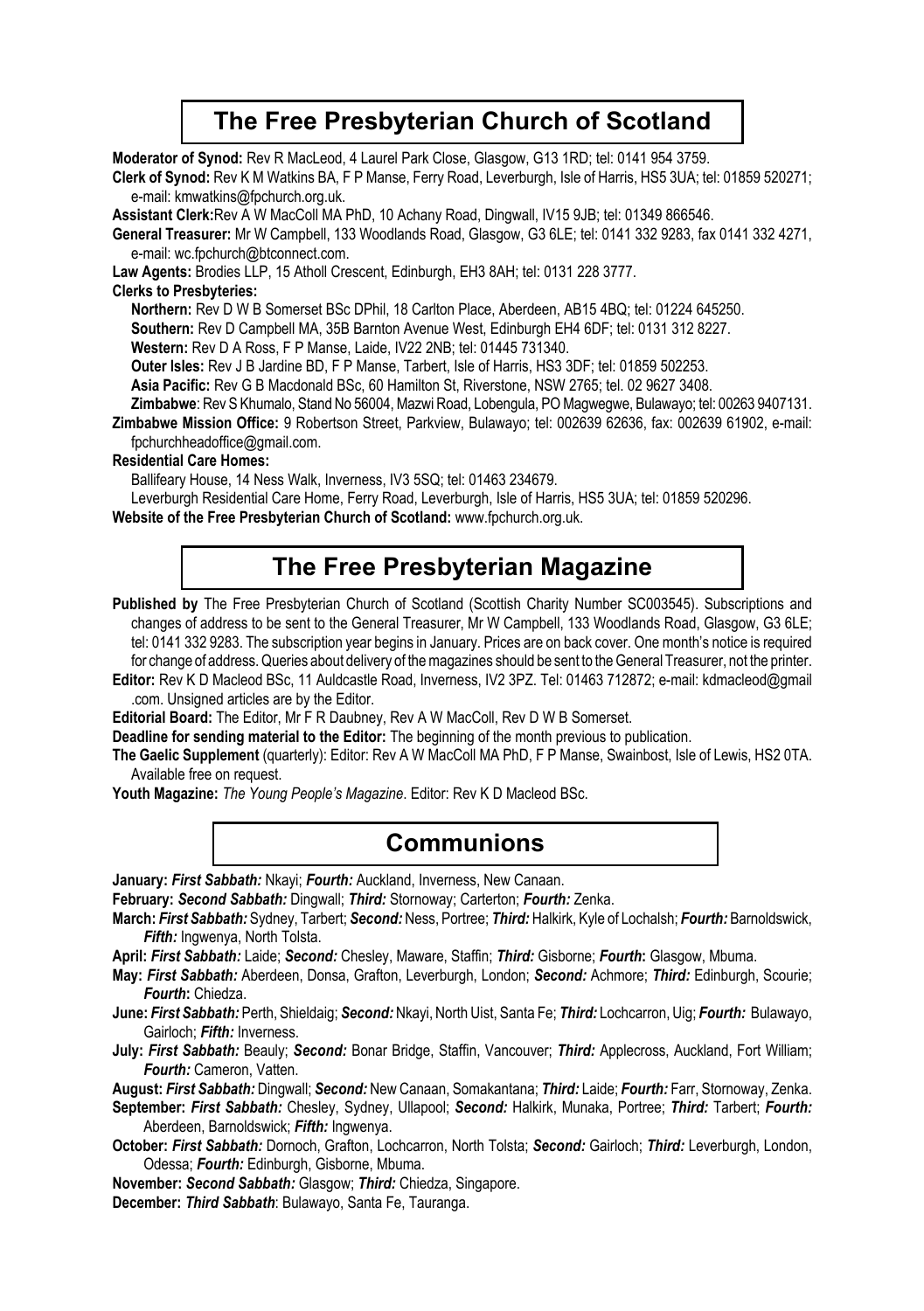# **The**

# **Free Presbyterian Magazine**

Volume 124 September 2019 Number 9

# **God's Powerful Voice**

Most, if not all, Protestant countries are experiencing increasing ungodli-ness. This expresses itself in a secular outlook which is more and more pervasive. The Bible is increasingly treated as out of date, a book that is quite irrelevant in this scientific age. The question may be asked: Is there any hope that such a dire situation will be transformed? And the answer must be, Yes; for the God who made the world still reigns over everything in it, including the hearts of those who try to ignore Him so wilfully and yet rebel against Him so determinedly. Yes, is the answer of the Bible; its authority remains unchanged, in spite of the extent to which that authority is rejected today, even within the professing Church.

What then does this generation need? It needs God to work in mercy – in particular, to bring His Word to bear with power on the minds and hearts of sinners. And He is able to do so, on a great scale. Even when spiritual conditions were as dreadful as they were in Jeremiah's time, he could remember the Lord's power in creating the heaven and the earth and then state in prayer: "There is nothing too hard for Thee" (Jer 32:17).

The infinite power of God to draw sinners out of Satan's kingdom into His own was clearly seen in Thessalonica. After Paul and Silas arrived there, Paul spent time in the Jewish synagogues on their next three Sabbaths, proving not only that Jesus was the Messiah, but also that He "must needs have suffered, and risen again from the dead" (Acts 17:3). Obviously Paul was doing so on the basis of the Old Testament Scriptures.

In spite of the widespread opposition which resulted in Paul and Silas having to flee the city, "some of them believed" there. This could not have been the result of mere human power; if God's power was not involved, they would all have gone on resisting the gospel. In any case, Paul disclaimed such power when he stated, "I have planted, Apollos watered; *but God gave the increase*" (1 Cor 3:6). Yes, he preached the gospel and his fellow worker Apollos went on preaching after him, but there could be no spiritual effect unless the Holy Spirit applied to individual souls the truths that were proclaimed. Commenting on this verse, Charles Hodge draws this conclusion: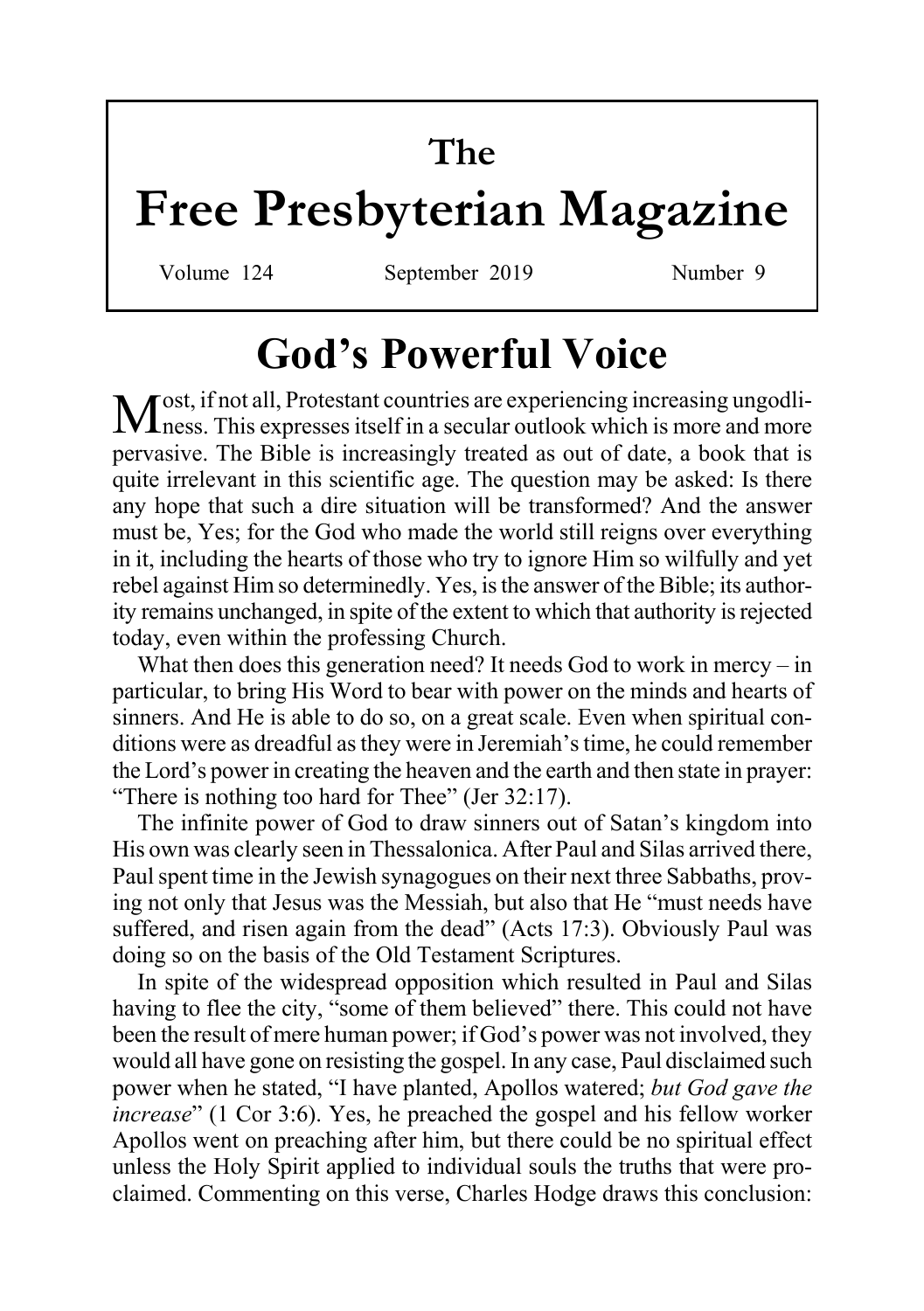"Ministers are nothing. They are the instruments in the hands of God. He only is to be looked up to as the source of truth, of strength, or of success."1

Writing later to the Thessalonians, Paul reminds them: "Ye turned to God from idols to serve the living and true God" (1 Th 1: 9), and he must here be referring to Gentile converts rather than Jews, because the latter would not have been outward idolaters. We may also note that God is described as "living and true"; as A S Patterson, a minister in Glasgow in the nineteenth century, points out, "in contradistinction to the gods of the heathen, as *lifeless* images and *false* divinities".<sup>2</sup> And James Fergusson, a seventeenth-century minister of Kilwinning, in Ayrshire, remarks that "it will not prove a powerful and gracious work of the gospel upon a man's heart that he forsake his idols, except he also turn to God, and bestow upon Him that inward respect, external worship, pains and diligence, which he did formerly give unto them; otherwise . . . he doth only change his service but not his master, he serveth Satan and some one or other of his own lusts still".<sup>3</sup>

Paul had already emphasised the source of the power that resulted in such effects on the hearts and lives of believers in Thessalonica, both Jews and Gentiles: "Our gospel [that is, the gospel of Jesus Christ as preached by Paul and Silas] came not unto you in word only, but also in power, and in the Holy Ghost, and in much assurance" (1 Th 1:5). Of necessity, their preaching had to be expressed in human words but, in the absence of divine power, these words (as already noted) could make no saving impression on anyone in Thessalonica, or anywhere else; it was the power of the Holy Spirit applying these words to their minds and hearts that brought people there to believe the gospel and turn from their idols to the living and true God.

The "assurance" with which they received the gospel meant that "they cordially and confidently believed the words addressed to them – they received those words as 'faithful saying[s], and worthy of all acceptation'. . . . That gospel is meant to smite and to soften the heart of adamant. It is meant to stamp on that broken and melted heart the very image of the Father and the Son. It is meant to exalt the faculties, to remove the corruptions, and to relieve the sorrows of the soul. In the genuine convert these glorious ends are gained – and how [this takes place] is intimated in this and a multitude of other texts. The Holy Spirit induces the sinner to receive the gospel in the exercise of faith."<sup>4</sup> This takes place only by divine power.

1 Charles Hodge, *1 Corinthians*, Banner of Truth 1964 reprint.

2 A S Patterson, *Commentaries on 1 Thessalonians, James and 1 John*, Edinburgh, 1857, p 29.

<sup>3</sup> James Fergusson, the Epistles of Paul, Banner of Truth 1978 reprint, p 390, doctrine 6. 4 Patterson, *Commentaries*, pp 20-21.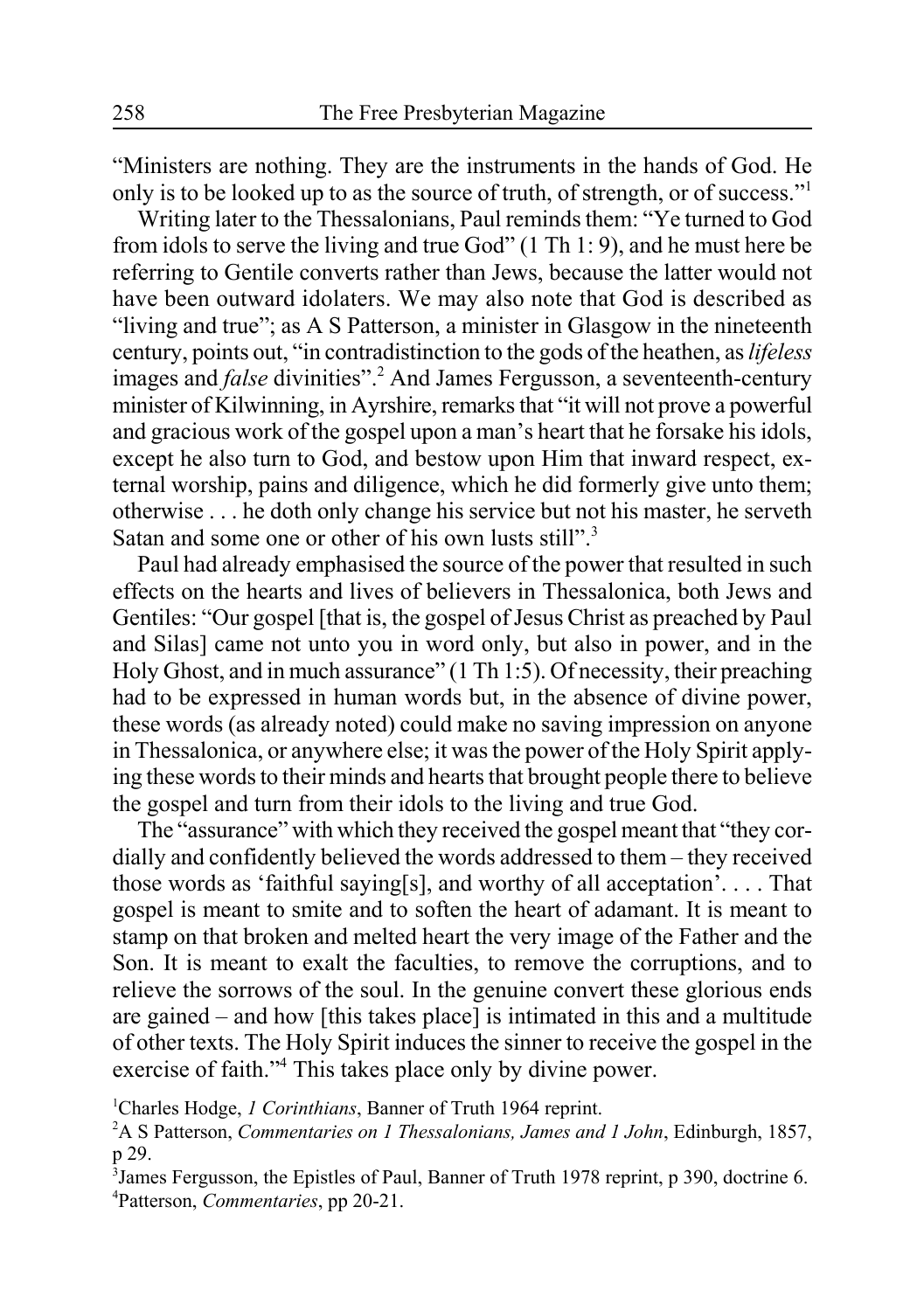This work of the Spirit, let us remind ourselves, is indeed powerful, totally beyond what any human being can bring about, though God is very often pleased to use ministers, in particular, as instruments. As Paul reminded the believers in Corinth: "It pleased God by the foolishness of preaching to save them that believe" (1 Cor 1:21). As an instrument of saving sinners, human preaching would be altogether foolish if it was never accompanied by the irresistible power of the Holy Spirit. But it is God's good pleasure to use the words spoken by sinful men, in preaching, to call sinners effectually into His kingdom. So Paul gave thanks unceasingly that sinners in Thessalonica "received the word of God", which they heard from Paul and others, "not as the word of men, but as it is in truth, the word of God, which effectually" worked in those who believed in that city (1 Th 2:13).

This power is still exercised today, whenever the Lord, through the Spirit, calls a sinner effectually from the broad way that leads to destruction and makes that person willing and able to look to Christ and to walk on the narrow way to everlasting life. Yet how desirable that this power would be exercised on a far larger scale! How encouraging it is to read the accounts of powerful effects on multitudes of sinners, during times of revival. In the eighteenth century, there were remarkable instances of such powerful effects – notably, but by no means exclusively, in Kilsyth and Cambuslang.

An instance when it was specially obvious that the power to save was from God, not from man, occurred in the parish of Cadder, north of Glasgow, probably in 1742. James Warden had been inducted there in 1731 and he preached occasionally to the people of Auchinloch, a village at one extremity of the parish, but he became very discouraged because of how few people attended. On one occasion, when he had intimated that he intended to preach in the village, he added that "it was scarcely worthwhile to give such notice, as the people seemed to be unconcerned about the meeting, but that he would, God willing, give them another opportunity. He went with very low expectations; but, finding a large meeting, he [wished] that he had been more fully prepared, and had misgivings about the work. He took for his text: 'Unto you, O men, I call; and My voice is to the sons of man' (Prov 8:4). The audience was melted under the Word, and a good number dated their conversion from that sermon."

But perhaps it was not when they first believed, for James Robe, then minister of Kilsyth, states that "about 14 were brought under great concern about their [spiritual] state". Yet he later wrote that, "according to information which he had from Mr Warden, above a hundred had been awakened".<sup>5</sup> In

5 Quotations from D Macfarlan, *The Revivals of the Eighteenth Century*, Free Presbyterian Publications 1988 reprint, p 231. (Here the parish is named Calder.)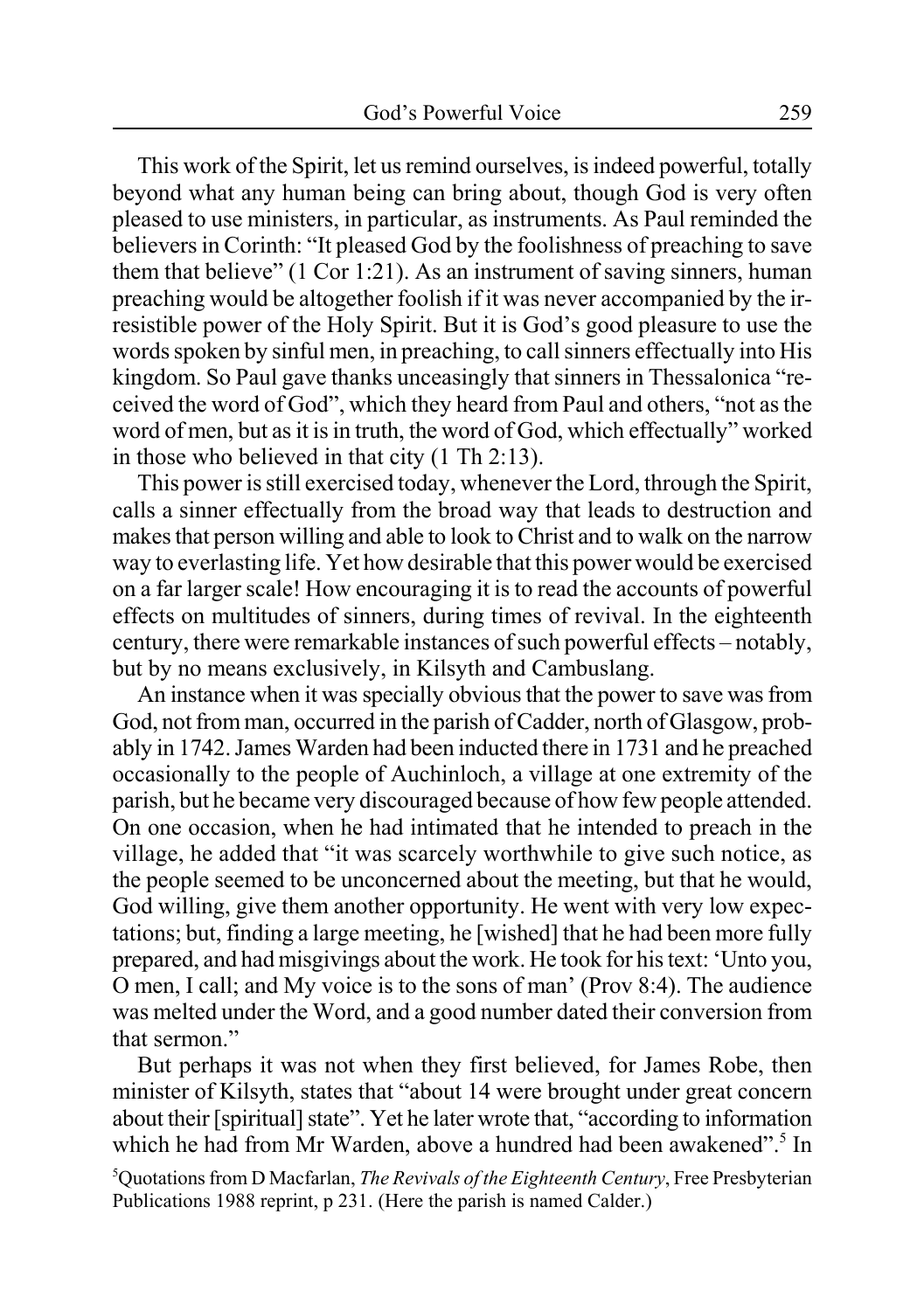whatever way these seemingly-contradictory figures might be reconciled if we knew all the facts, it was unlikely that Warden's underprepared sermon would do much good, and the reason why much good *was* done lay in the fact that "the power of the Lord was present to heal" the people (Lk 5:17), or at least to begin a work of grace in their hearts.

One might have thought that older, experienced ministers might be most used by the Most High in times of revival. Yet this is not necessarily so. Take, for instance, the preaching of William C Burns at a communion season in Kilsyth in 1839. Burns was then just 24 and later became a missionary to China. At one service Burns referred to a remarkable revival on the Monday of a much earlier communion season, at the Kirk of Shotts in 1630 under the preaching of young John Livingstone. Burns recorded, "Just when I was speaking of the occasion and the nature of this wonderful address", by Livingstone, "I felt my own soul moved in a manner so remarkable that I was led, like Mr Livingstone, to plead with the unconverted before me *instantly* to close with God's offers of mercy, and continued to do so until the power of the Lord's Spirit became so mighty upon their souls as to carry all before it, like the rushing mighty wind of Pentecost!"<sup>6</sup>

We may note how careful Burns – who was also much used in Dundee during Robert Murray M'Cheyne's absence – was to attribute the effects of his preaching to the Holy Spirit. And this is the power that is necessary today if people are to be brought to Christ in large numbers. Certainly other acts of God's providence will be necessary if many are to be brought into contact with the truth and delivered from their present total carelessness about spiritual things, but the God who can bless the preaching of His Word can bless efforts made to bring sinners to hear that preaching.

Clearly we cannot too much emphasise the need for God's powerful voice to sound in the hearts of sinners if they are to turn to Him one at a time or in multitudes. But God lays a particular duty on His people in connection with their hope for spiritual blessing, and that is to pray. Paul asked the Thessalonians: "Brethren, pray for us, that the word of the Lord may have free course, and be glorified, even as it is with you" (2 Th 3:1). He had seen the effects of the gospel in that city, and he knew how necessary it was that they would plead for him and his preaching of the gospel in other places also. So today, in a generation when most people do what is right in their own eyes and despise the commands that God has revealed for their good, earnest prayer is required. We are to plead that the pure gospel would be proclaimed everywhere – not in word only, but also in the power of the Holy Spirit.

6 Quoted in "William C Burns" by R Strang Miller, in *Five Pioneer Missionaries*, Banner of Truth, 1965, pp 105-6.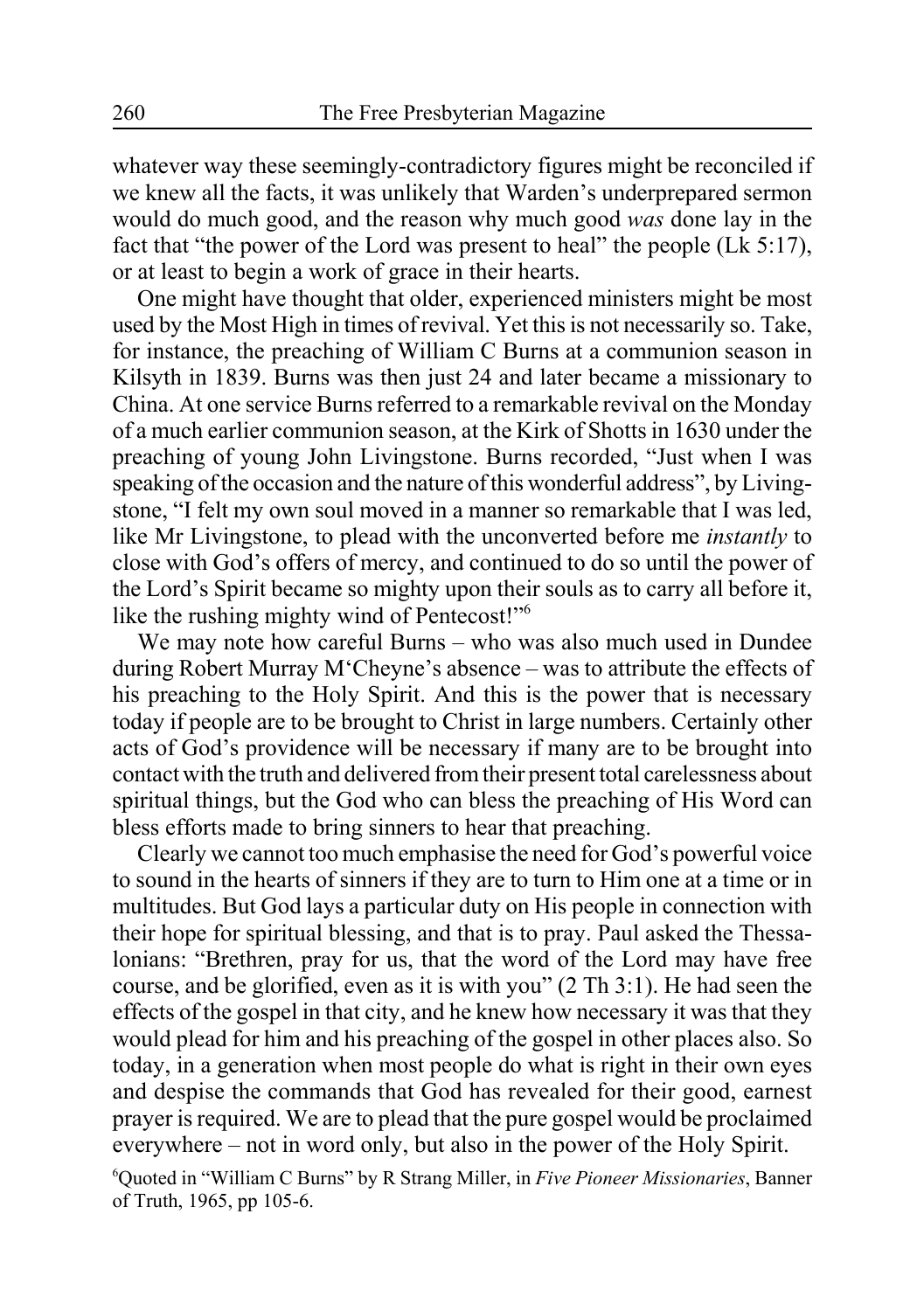# **Christ Living in Me (1)1**

**A Sermon by** *Hugh Martin*

Galatians 2:20. *Christ liveth in me*.<br> **Tere** is a marvellous thing, calling for thoughtful examination, and surely Here is a marvellous thing, calling for thoughtful examination, and surely<br>Worthy of it. "Christ liveth in me", says Paul.

Is this a highly figurative statement, or has it actual reality to rest upon? Is it really true that the believer can have solid grounds for saying, "Christ liveth in me"? Glorious things are spoken of the people of God, but few things could be said of them more glorious than that Christ – God manifest in the flesh – lives in them. Is this marvellous assertion the high-wrought utterance of religious mysticism, or is it the simple expression a spiritual fact?

We may observe that the text is far from being a solitary or unparalleled statement in the Word of God. The truth contained in it is even declared to lie at the foundation of all personal and living Christianity: "Examine yourselves whether ye be in the faith. Know ye not your own selves, how that Jesus Christ is in you, except ye be reprobates?"

To convey this astonishing privilege, of having Christ living in us, is the great end for which the gospel ministry is established and exercised: "My little children, of whom I travail in birth again until Christ be formed in you, I desire to be present with you now, and to change my voice; for I stand in doubt of you". The appearance of this great marvel among the Gentiles is "the mystery which hath been hid from ages and from generations, but now is made manifest to [God's] saints, to whom God would make known what is the riches of the glory of this mystery among the Gentiles, which is *Christ in you*, the hope of glory". It is the great object which Jesus seeks to obtain when He knocks, by His gospel and His Spirit, on the hearts of sinners: "Behold, I stand at the door, and knock: if any man hear My voice, and open the door, *I will come in to him*".

It is the realisation of the great covenant promise: "Ye are the temple of the living God; as God hath said, *I will dwell in them, and walk in them*; and I will be their God, and they shall be My people". It is the object for which believers are commanded to abide in Christ: "Abide in Me, and *I in you*". It is the scope of Paul's prayer for the Ephesians: "For this cause I bow my knees unto the Father of our Lord Jesus Christ, of whom the whole family in heaven and earth is named, that He would grant you, according to the riches of His glory, to be strengthened with might by His Spirit in the inner man; that *Christ may dwell in your hearts* by faith". Indeed it is the grand and ultimate aim of Christ's own intercession; the utmost and terminal desire of 1 Taken with editing from *The Family Treasury* for 1859.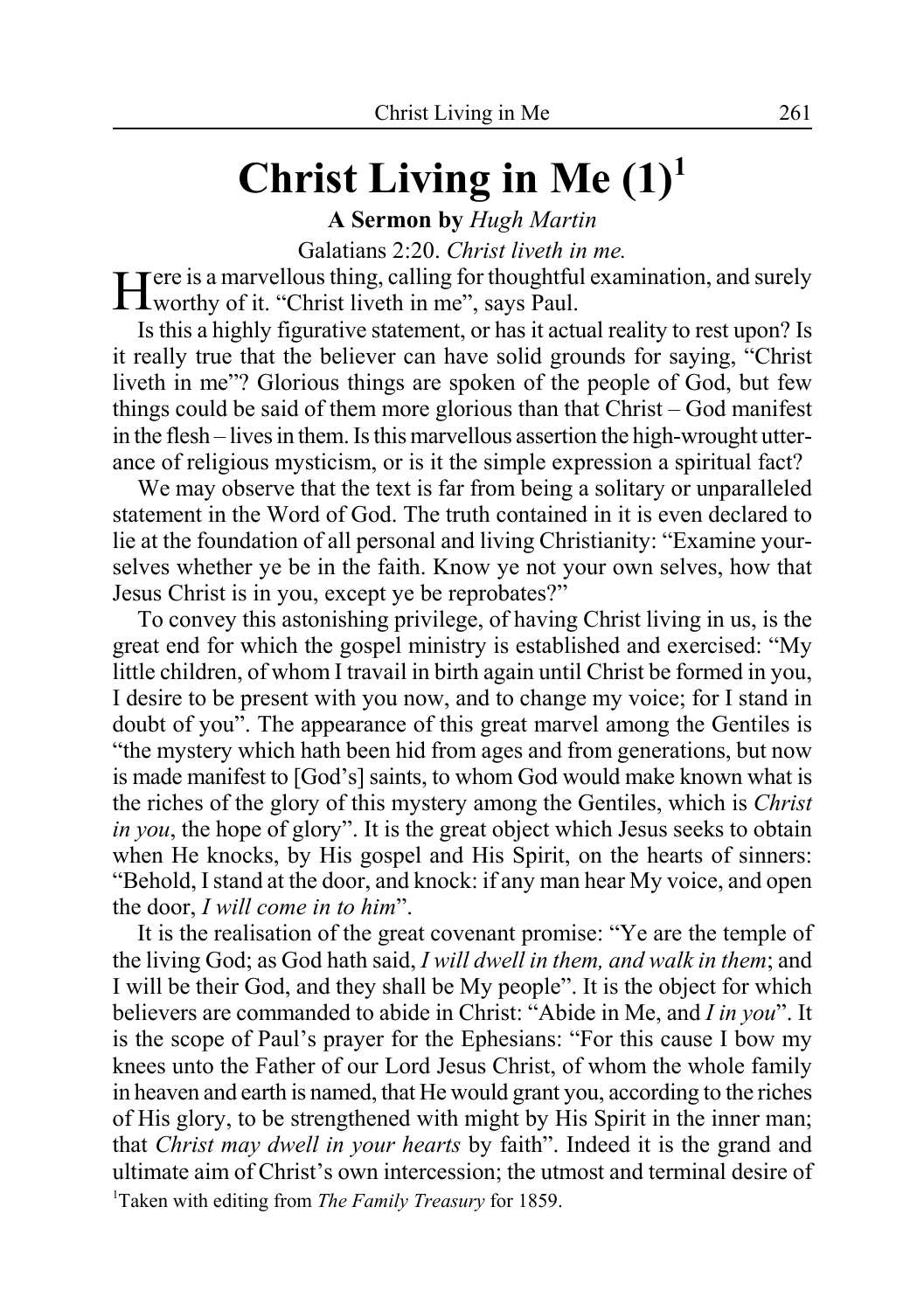His heart, as expressed unto the Father on their behalf; the resting place of His heart concerning them, where He sees of the travail of His soul and is satisfied; for even thus does His intercessory prayer for them terminate: "That the love wherewith Thou hast loved Me may be in them, and *I in them*".

But in none of these statements, confirmatory and parallel to the text as they evidently are, is the great truth set forth so simply and emphatically as in the text itself: "Christ liveth in Me". We propose to consider (1) the causes and (2) the consequences of Christ living in the believer. The rich meaning and significance of this truth may thus in a measure open up to us, while its intense and glorious literality will become manifest.

**1. The** *causes* **of Christ living in the believer.** How does this marvellous fact actually come about? To what causes can it be assigned?

(1.) The great leading cause is *the Holy Spirit*. This great effect is to be attributed to Him – to the operation and indwelling of the Holy Spirit.

Regeneration, which is the Spirit's work, is the implantation in a soul, formerly dead in trespasses and sins, of a new life, a vital principle of holiness. The will is renewed; and from being ungodly and at enmity to God, it is turned to choose God, satisfying itself with Him as its supreme good, subjecting itself to Him as its Sovereign Lord. This is a new life – spiritual, Godward, altogether new, a new creature. With this new principle of life, this new creation in the soul, the Spirit of God, who is the author of it, maintains a vital and uninterrupted connection, thereby dwelling in the believer henceforth as in a living temple. It is in virtue of this in-dwelling, this in-living of the Spirit, that Christ lives in us. For, in all this, the Spirit acts as the Spirit of Christ. For "if any man have not the Spirit of Christ, he is none of His". "And hereby we know that He abideth in us, by the Spirit which He hath given us."

Christ, as God the Son, is of one substance, power and eternity with God the Holy Spirit. Christ also, as the Son of man, had the Spirit bestowed on Him without measure. His human nature was formed, in body and soul, and sanctified from the first, by the special operation of the Spirit. He was anointed with the immeasurable fullness of the Spirit. By the light of the Spirit, the Man Christ Jesus thought all His thoughts; by the grace of the Spirit, He willed all His purposes; by the strength of the Spirit He wrought all His works; till finally He, "through the eternal Spirit, offered Himself without spot to God," thereafter rising from the dead by the Spirit of holiness, and ascending to pour out that Spirit of truth and consolations which He had promised so graciously to His disciples. In His Godhead, the Lord Jesus is one with the Spirit; and as man, by the Spirit He was what He was.

When Christ therefore sends His Spirit – not to speak of Himself, but to take of what is Christ's and show it unto us; to create us again in Christ and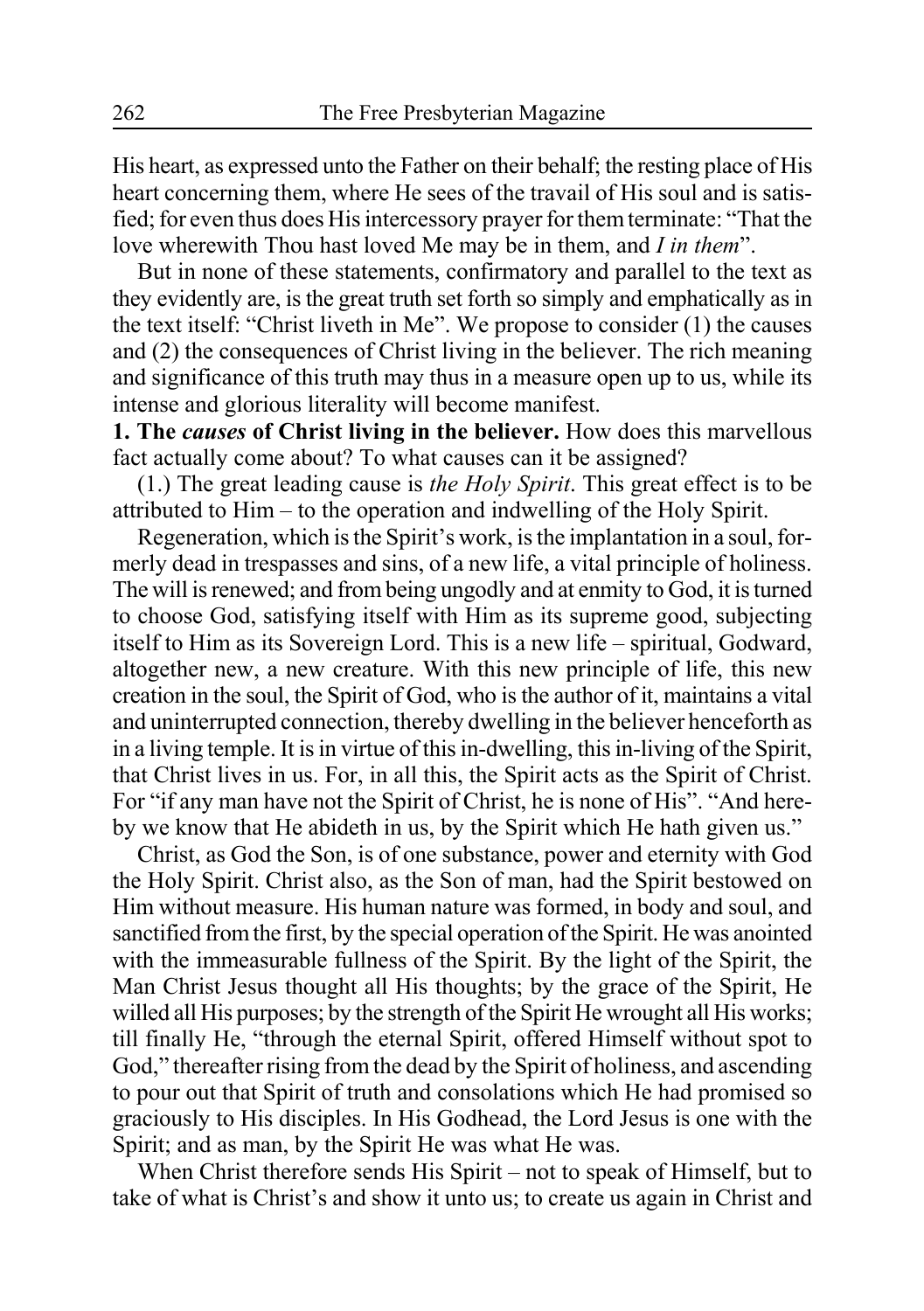like Christ; to dwell in us as in a living temple, as ourselves living spirits to which He has given a new and Christ-like life – can we fail to see that there is something here which in no respect falls short even of the great marvel of our text, Christ living in us? Christ, the eternal Son, lives in us when the Spirit lives in us; for the Spirit and the Son with the Father are inseparable in their joint possession of the all-fullness of the Godhead. And Christ, as God-man, the Son of man, the very Christ that tabernacled with men upon the earth, lives in us, when the Spirit living in us confines Himself to revealing Christ as the God-man, whose glory His disciples saw in human flesh, as the glory of the Only-begotten of the Father, full of grace and truth.

It is as the agent and ambassador of the God-man that the Spirit is given in the Church; it is the God-man whom the Spirit reveals and glorifies in the Church; it is within the limits of what He Himself revealed and wrought in the God-man that He restricts Himself in working in the Church, or body of the faithful. He lives in them as He lived in Him. He works to reveal in them progressively the truth which He implanted and developed in unclouded spiritual splendour in the mind of the Man Christ Jesus; to establish in them progressively the grace with which He replenished the heart of the Man Christ Jesus – to conform them, in a word, to the "First-born of many brethren".

And how then can His in-dwelling, in-working, in-living in them be other than most adequately expressed by the doctrine that "Christ liveth in" them? Christ, by His Spirit, lives in them. By His Spirit He quickens them to new and spiritual life; and by His Spirit He takes possession of them as His living temple. As a living temple, He always regards them and acts in them. Their faculties as living men – alive from the dead – He animates and controls. Whatever in their thoughts, affections, purposes, actions, is opposed to His own, He sets Himself to suppress; and He undertakes to sanctify the faculties themselves – to form, mould and guide into harmony with His own. Indeed their whole character, their very natures, as living men – spiritually living – He works by His Spirit to assimilate unto His own. As this work advances, the very thoughts that He thinks they think; the affections He entertains they entertain; the purposes of His mind are theirs also; His work is their work; His nature theirs.

And up to the limit to which this blessed result has in its onward progress been achieved, how can a better, a briefer, a more perfect expression be found for it than to say that, to this extent, "Christ liveth in" them? It is then, literally, profoundly true that Christ lives in His people. He lives in them by His Spirit which He has given them.

(2.) Another cause, holding indeed a different but indispensable place, is *the gospel*. We know nothing of Christ except as He is revealed in the Word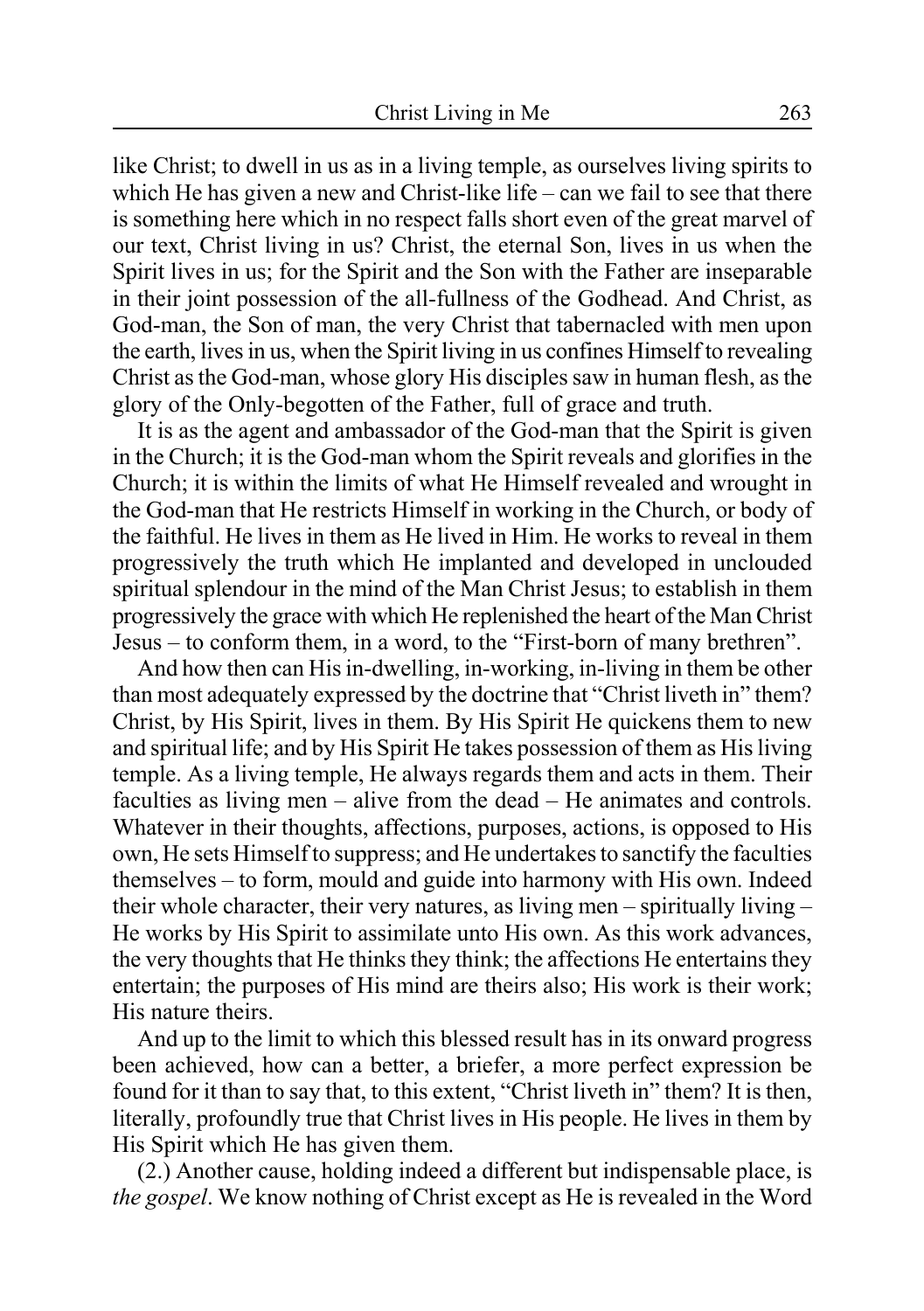– "the word of the truth of the gospel". God is manifest in the Man Christ Jesus – the invisible, inaccessible Godhead is brought near and manifested in Christ; but it is in the gospel that the manifestation is given. Take away the gospel, and you take away Christ. He has bound Himself inseparably to His gospel in all His dispensations to the sons of men. He has seated Himself in the chariot of His gospel, and all His goings forth have been, and to the end of time will be, as seated there. He has clothed Himself with His own gospel, and in these robes alone does He appear in His Church below. He that is blind to the gospel is blind to Christ. He that does not believe the gospel does not believe on Christ; he that rejects the gospel, it is Christ whom he is rejecting. When we receive Christ, it is by the heart, it is into the heart, that we receive Him; but we can in this life receive Him only as He is offered to us in the gospel.

When therefore another gospel was preached in the Church at Galatia, Paul felt that the *Christ in them* was endangered: "My little children, of whom I travail in birth again until Christ be formed in you". When to the Church at Colosse he spoke of Christ in them the hope of glory – knowing that only by means of the gospel could Christ be in them – he added, "Whom we preach, warning every man, and teaching every man". If His Word dwells in you, Christ dwells in you. "Let that therefore abide in you, which ye have heard from the beginning. If that which ye have heard from the beginning shall remain in you, ye also shall continue in the Son, and in the Father." And if you continue in the Son, He continues in you, according to the sacred oracle, "Abide in Me, and I in you".

(3.) Another cause, holding a different place, but equally indispensable, is *faith*. The place and operation of faith in this matter are attested emphatically by Paul in his prayer, for the Ephesians: "That Christ may dwell in your hearts by faith". The new life which the Spirit gives, in regeneration, acts, in all its operations, by faith. All its goings forth and its energies are in the acting of faith. And it is this that reconciles Paul's apparent contradiction: that he himself lives and yet it is Christ that lives in him; bringing it about that while he himself lives, and Christ lives in him, these are not two lives but one. It is by faith that they are really one.

"I live; yet not I, but Christ liveth in me." Does Paul then retract the assertion, "I live", by saying, "Yet not I, but Christ liveth in me?" Does he deny that he lives, by declaring that Christ lives in him? No, he asserts it; he reasserts it; for he goes on to say, "And the life that I now live in the flesh". And how does he make these two lives to be really one? Why, "the life which I now live in the flesh I live by the faith of the Son of God, [even Him] who loved me, and gave Himself for me". By the faith of Him I live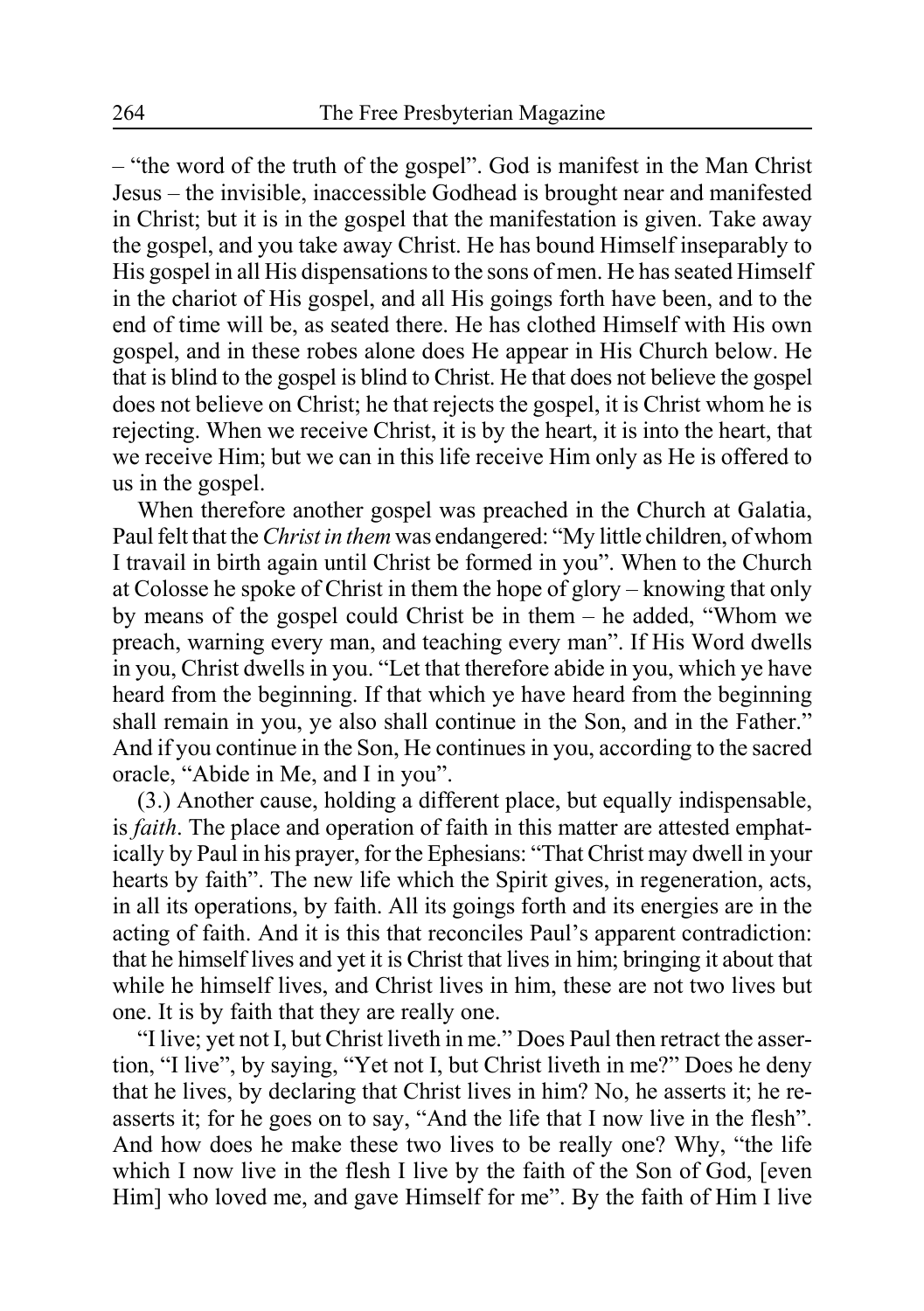on Him; I live His life; He lives in me by faith. By faith I receive, I retain the living Christ – living in me; Christ my life. By faith I live the life which Christ lives in me.

Mark also very specially that it is by faith in a dying Christ that Christ lives in His people. It might have been supposed that it must be by faith in a living Christ that He should live in us; but it is not so. It is by faith in a dying Christ. "I live by the faith of the Son of God", says Paul. Be it so. But under what view of Christ – in what aspect of Christ's relation to you and His work for you – do you exercise your faith in Him? "Who loved me, and gave Himself for me," is Paul's answer. It is as loving him and dying for him that Paul exercises faith in Christ, in order that Christ may live in him. Indeed this singular verse, with its rich, unfathomable wonders, both begins and closes with this truth: that He lives in His people by faith's communion with a crucified, dying Saviour, their Substitute: "I am crucified with Christ: nevertheless I live; yet not I, but Christ liveth in me: and the life which I now live in the flesh I live by the faith of the Son of God, who loved me, and gave Himself for me".

It is this great truth that the Lord Himself sets forth in His startling discourse about eating His flesh and drinking His blood. For it is faith's participation in His sacrifice of Himself in death, in the wounding of His flesh and the shedding of His blood that He is describing: "Verily, verily, I say unto you, Except ye eat the flesh of the Son of man, and drink His blood, ye have no life in you. Whoso eateth My flesh, and drinketh My blood, hath eternal life; and I will raise him up at the last day. For My flesh is meat indeed, and My blood is drink indeed." Then He comes nearer to the doctrine before us: "He that eateth My flesh, and drinketh My blood, dwelleth in Me, and I in him". And at last He exactly states the matter: "As the living Father hath sent Me, and I live by the Father: so he that eateth Me, even he shall live by Me".

The Apostle Paul also, in writing to the Corinthians, puts this truth in a very beautiful light – the truth, I mean, that it is by faith in a dying Saviour that the Saviour lives in us – when he says, "Always bearing about in the body the dying of the Lord Jesus, that the life also of Jesus might be made manifest in our body". If I would have Christ living in me, I must be crucified with Christ; if I would have Christ living in me, it must be by the exercise of faith in Christ dying for me.

Nor is this mysterious. If I would have life reigning in me, I have a prior death that reigns in me to dispose of. I have a judicial death, a death in the anger of God – a wrathful but righteous sentence of death – barring me from all life and blessing. It also strengthens and rivets in me the dominion of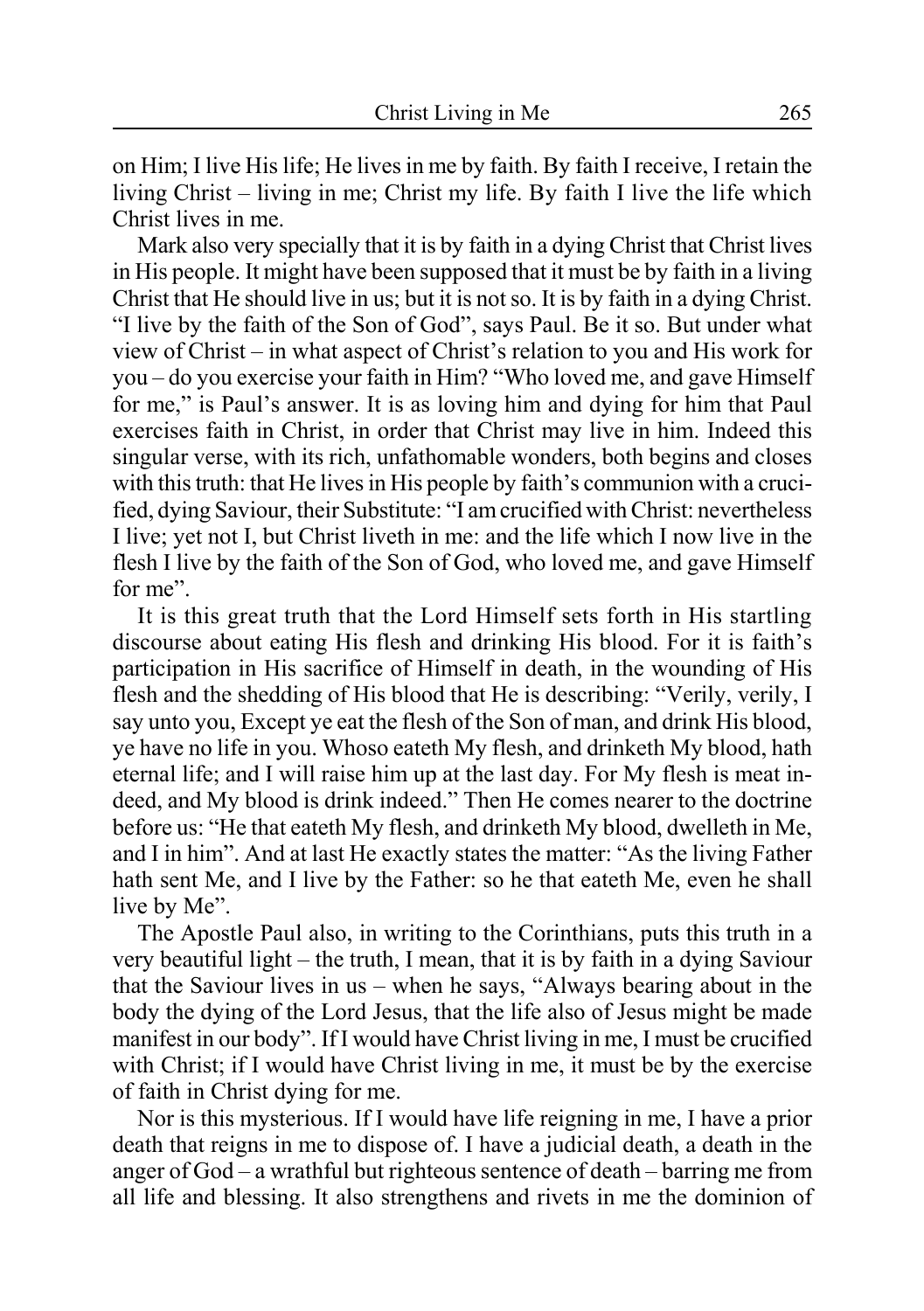spiritual death – my death in trespasses and sins. I must therefore find a life that shall suppress my death and that shall not itself die in doing so – that shall not expire in the effort, but shall conquer and live on – the true and only life everlasting. Such a life is Christ's death. Marvel not at this. Christ's death is vital; Christ's death is life; Christ's death is life eternal, swallowing up death in victory – suppressing my death and living for me and in me – eternal life still. The life that I need is a life that can live in the midst of death, seeing that I am dead – dead under the law of God, and dead in trespasses and sins. Show me Eternal Life made under the law of God and giving itself in death for my trespasses and sins. Show me a life in the midst of death, if you would show me a life that can live in me.

A singular demand, but one that is exactly met in Christ, the Living One – the Life, giving Himself a sacrifice in death for me, and living still – living in the inviolable depths of His Divine Person. He is never more living than when actively and livingly giving Himself in death for me – laying down His human life so that He might, in the unabated life and living energy of His Divine Person, and in the legal triumph of His mediatorial office, after the power of an endless life which His death never for a moment interrupted – resume that human life once more.

Give me that death of Christ in which, even when dying, He lived and conquered – that death of Christ in which through death He destroyed him that had the power of death. That death of Christ, far from extinguishing the life which He brought from heaven to me, only broke open for me that "fountain of life" (Ps 36:9) in His Godhead, which had otherwise been for ever sealed and inaccessible, till there poured forth from it a "river of the water of life" sweeping away and swallowing up death in victory. Give me that death of the Prince of Life. It is a vital death; it is a real life; it is the very life for me; for it is the life which can live in death – the only life that can live in me. I am crucified with Christ: nevertheless I live. If I would have Christ living in me, it must be by faith in Christ dying for me. The life which I now live in the flesh I must "live by the faith of the Son of God, who loved me, and *gave Himself for me*".

Apart from Christ, what am I, and what is my position or place? I am shut up within the gates of death. And apart from me, what is Christ? He is "the Life" – Life eternal and inviolable – no death in His lot at all. What then is Christ's death, if in redeeming love He dies for me, if He gives Himself as a substitute, a sacrifice in death for me, if He comes into my place and dies for me? What have I here but Eternal Life bursting open the gates of death and coming in to identify Himself with me? And as He bursts them open and comes in, do they close again and imprison both Him and me? Is the Fountain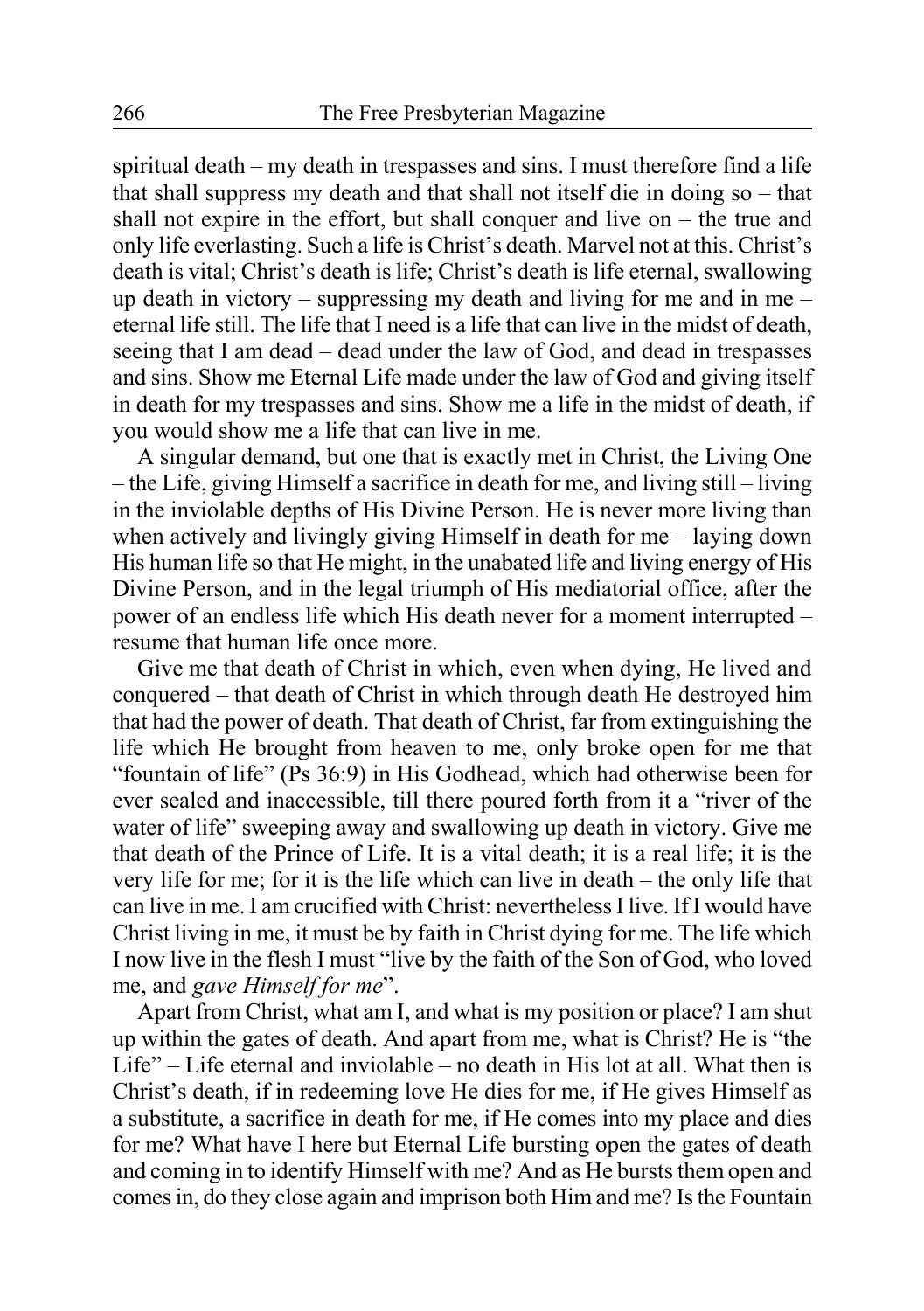of life, is Godhead in the Man Christ Jesus, the prey and prisoner of death? God forbid. He is not death's prisoner; He is death's plagues and death's destruction. He has come to me, not in the suppression, but in the unabated energy and in the glorious triumph, of His character and power as the Life Eternal; His triumph being this: that in dying He has burst the gates of death. Christ crucified is the only life that could ever find its way into me, and has done so by dying for me.

Yes, give me life in the midst of death, if you would give me a life that will suffice for me. The cross alone meets my demand. For this is the marvel of the cross and of the decease accomplished there. It is Life in the midst of death. Not Life extinguished in death, and by death. But Life living in death: Life living death down; Life, by being crucified, crucifying death dead. I am crucified with this Life. No wonder therefore if "nevertheless I live".

Therefore always as I would have Christ live in me more and more, let me have communion more and more with Christ dying for me. For thus only the death that is always rising up over me, to claim me, through the sin that is always dwelling in me – for sin rises up in me, and death by sin – thus only is that ever-rising death suppressed and set aside, even by my faith ever bringing in the death of Christ for me. For if by sin being ever in me, death enters by sin, by faith there ever enters also death for sin – Christ's perfect death, always conquering death and always giving life to me.

Only by bearing about in the body the death of Jesus can the life also of Jesus be made manifest in my mortal body. Only as Christ crucified does Christ live in His people. Only as always crucified with Christ do I continue to live. I am crucified with Christ, nevertheless I live. I not only get my life, I live it, by the faith of the Son of God, who loved me, and gave Himself for me. Not only as Christ crucified does He come into my soul, it is as Christ crucified that He dwells and lives there. Faith in Christ dying for me is the means whereby Christ lives in me.

Such then are the means and causes by which Christ lives in His people – the Spirit, the gospel, faith, – the Spirit working faith in us by the gospel. Christ as revealed in the gospel, and in it apprehended by faith, comes into His people's hearts by His Spirit, and there He dwells and lives.

The sum of the gospel is this, that all who, by true repentance and faith, do forsake the flesh, the world and the devil, and give themselves up to God the Father, Son and Holy Spirit, as their creator, the redeemer and sanctifier, shall find God as a father taking them for His reconciled children, and for Christ's sake pardoning their sin, and by His Spirit giving them His grace; and, if they persevere in this course, will finally glorify them and bestow upon them everlasting happiness; but will condemn the unbelievers, impenitent and ungodly to everlasting punishment. *Thomas Manton*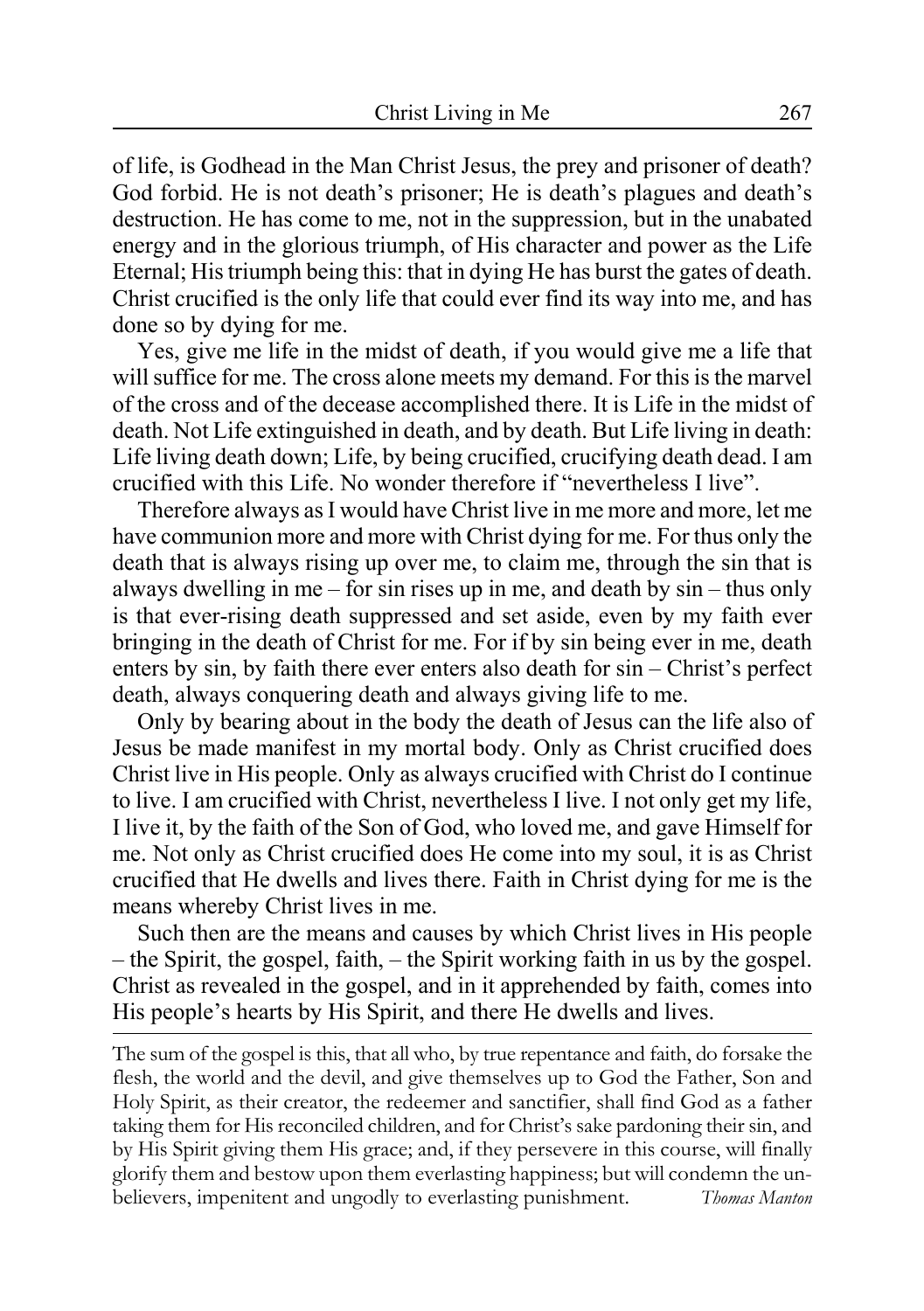# **Revival in Moulin1 3. The Progress of a Work of Grace**

*Alexander Stewart*

The work of conversion has been carried on among this people, in a quiet manner, without any confusion and without those ungovernable agitations of mind, or convulsions of the body, or shrieking, or fainting which have often accompanied a general awakening in other places. One young woman was so much moved in church, in March 1799, that she wept bitterly, and her friends thought it prudent to convey her out a little before the end of the service. For five or six days she was unfit to go about her usual work. That June, at the time of our sacrament, she felt for a few days such emotions of joy as to lose, in a great measure, interest in temporal objects. Spiritual affections were unusually strong in her, and spiritual objects appeared visible and near, but her sentiments were quite correct and scriptural. A few days afterwards, when her emotions had subsided, she told me that she was at the time conscious that her mind was somewhat unsettled, but that she found comfort in recollecting Paul's words, "If we are beside ourselves, it is to God". This was exactly her case.

She continues a humble, lively Christian and, except these two short intervals, she has regularly performed her ordinary work as a maidservant to the satisfaction of her master and mistress, in whose service she still remains. Another woman, a mother, was so much moved last April, when listening to a sermon, that of her own accord she left the church. Except for these two instances, I know of no one whose emotions, under the preaching of the Word, could be discerned in any other manner than by silent tears.

Having lately noted those of our congregation whom, to the best of my judgement, I trust I can reckon truly enlightened with the saving knowledge of Christ, I find their number about 70. The greater part of these are under 30 years of age. Several are above 40, six or seven above 50, one 56 and one about 70. Of children under 12 or 14, a good many seem to have a liking to religion, but we find it difficult to form a decided opinion of their case. Of persons who have died within these 12 months, we are persuaded that three, and we hope two or three others, have slept in Jesus.

A very considerable number are friendly to religion; they favour and defend the truth, even while they do not as yet appear to live under its power. A few 1 Reprinted, with editing, from *The Free Presbyterian Magazine* for 1913. It was written in 1800 in the form of a letter to David Black of Edinburgh. Stewart was then the parish minister of Moulin in Perthshire. The previous section, printed last month, described the beginnings of the awakening.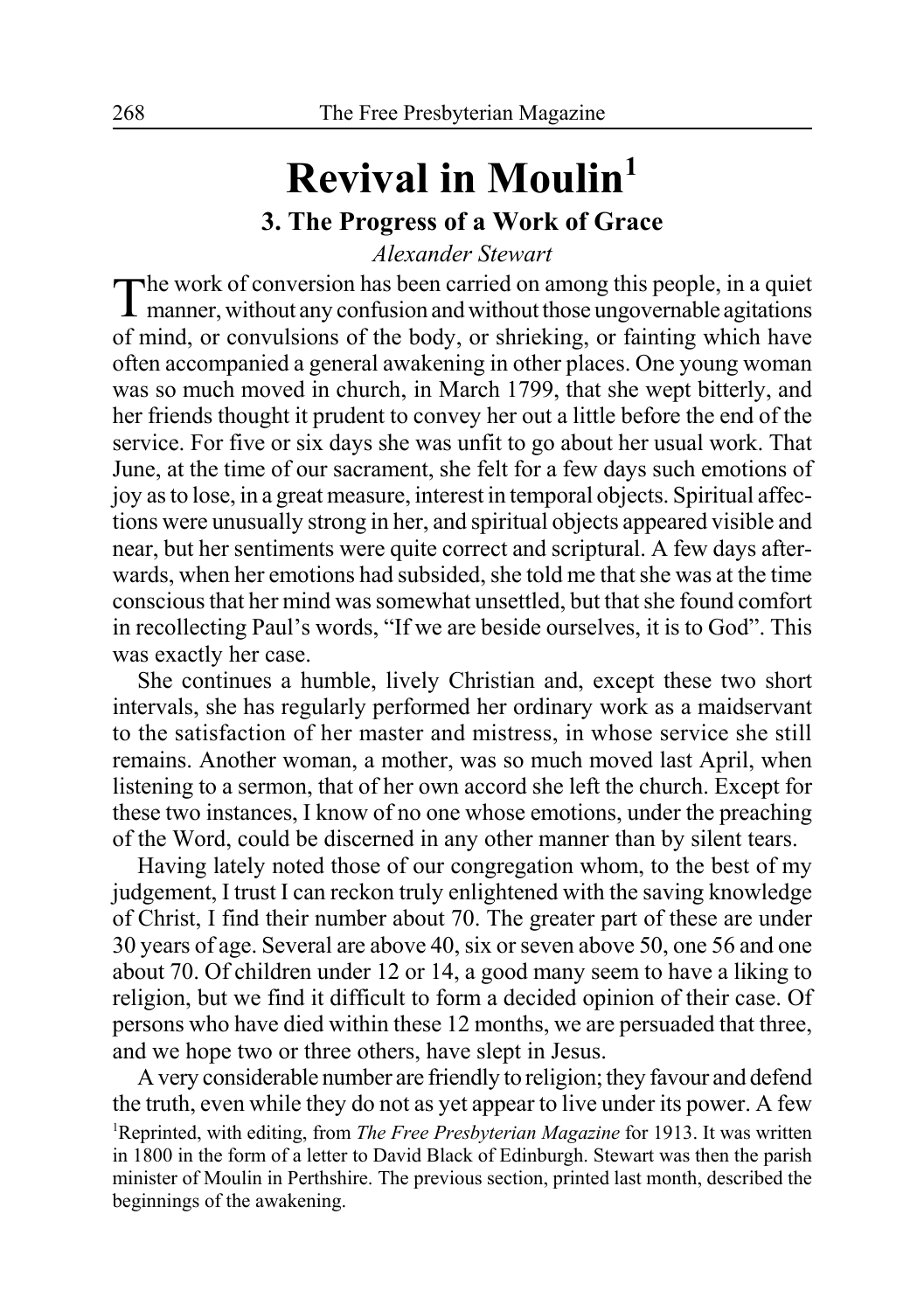among us did, for a while, jeer and deride the godly, but they are left in so very small a minority that they have ceased to be troublesome. The Scriptures too are so generally read and referred to that the truth itself serves to stop the mouth of scoffers. We are sometimes told that the sentiments and language of our people are much misrepresented and are the object of much wonder, ridicule and invective in other places. But we only hear of such things; they are hardly permitted to come near us.

The chief opposition arises from those who are better educated and better acquainted with the Scriptures. They contend that there can be nothing substantial in that experimental knowledge which illiterate persons may pretend to have attained, and that it is mere arrogance in them to imagine that they can have a larger share of saving knowledge than men who have more education and are better versed in the Scriptures. "Are we blind also?" has ever been the indignant language of carnal wisdom, of literary pride, and of self-righteous presumption.

It is evident that the Scriptures represent all mankind as divided into two classes. These are distinguished from each other in the most explicit manner, and the distinction is marked by the strongest language and the most significant comparisons. They are distinguished as the children of God and the children of the devil (1 Jn 3:10), the children of the kingdom and the children of the wicked one (Mt 13:38), the just and wicked (Mt 13:49), they who are dead in trespasses and sins and they who are quickened together with Christ (Eph 2:1,5). They are compared to wheat and tares (Mt 13:25); to good and bad fish (Mt 13:47,48), to sheep and goats (Mt 25:32). In the general tenor of my preaching, especially in discussing the important doctrine of regeneration, I have endeavoured to keep in view this distinction and to exhibit it clearly to the notice of my hearers.

Many have been not a little offended at such discrimination, have found fault with the preacher, have complained of uncharitable judgment, pleading that it was God's prerogative to judge the heart. They hoped their heart was good, though they did not make such a parading profession of religion etc. The truth has prevailed, however, and some have confessed to me that their first serious thoughts about the state of their souls arose from the surprise and resentment they felt on being classed under the character of unbelievers, along with murderers and idolaters (Rev 21:8). But in giving such offensive, though necessary, warnings I had much need of the spirit of Christ, to repress all asperity of language and manner, to awaken tender compassion for those whom I addressed, and to enable me to speak the truth in love.

I observe among our young converts a considerable variety of feelings, but a striking uniformity of character. They are dejected or elevated according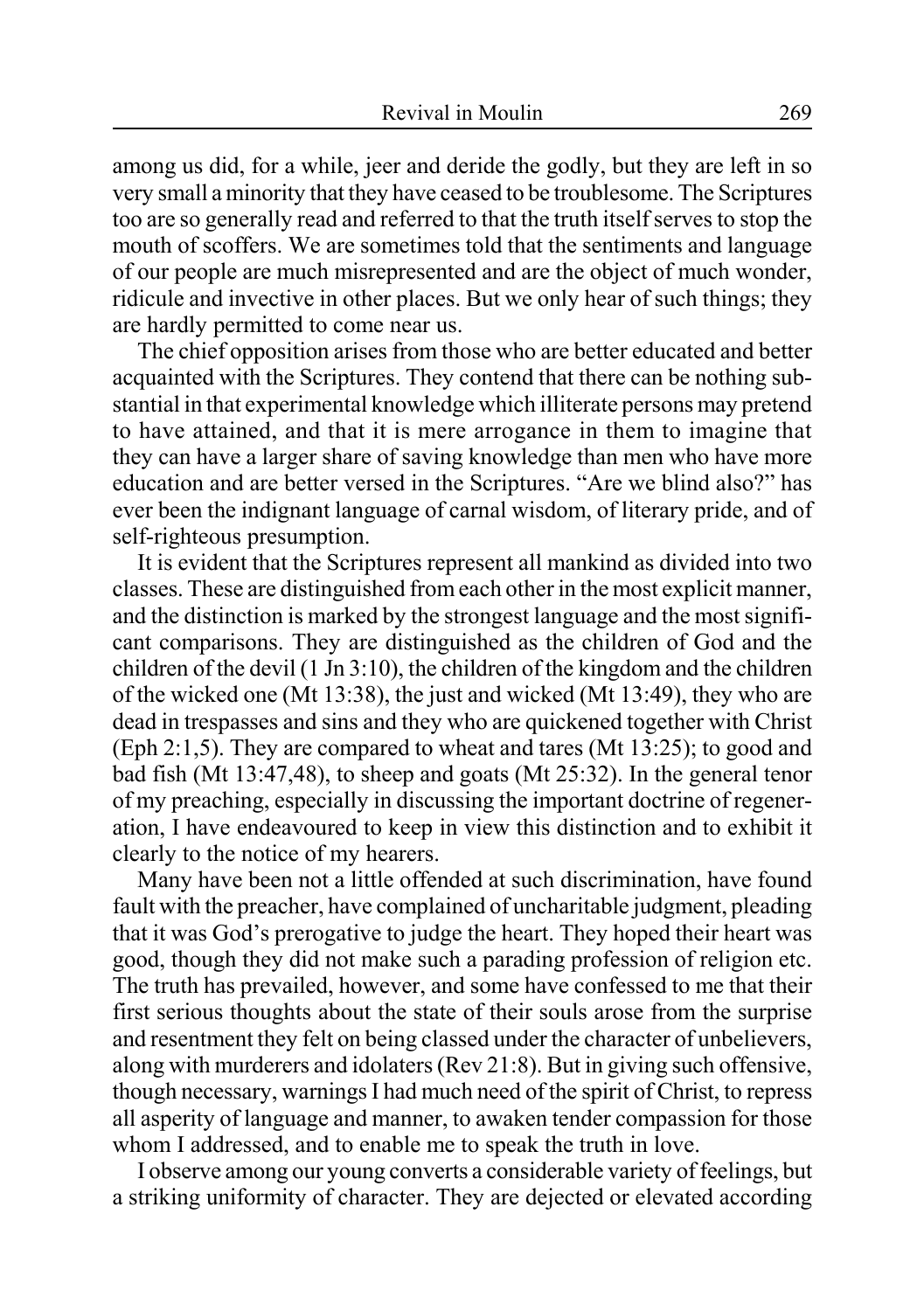as their mind is more fixed on their own deficiencies and corruptions, or on the glorious sufficiency of Christ. But all of them are characterised by lowliness of mind, by a warm attachment to each other and to all who love the Lord Jesus, and by their affections being set on things above. I know no one among them who trusts for comfort or direction to dreams or visions, impulses or impressions, and hardly an instance of seeking comfort from external signs, arbitrarily assumed by the enquirer, after the example of Abraham's servant (Gen  $24:14$ ) and of Gideon (Jdg  $6:36.40$ ).

We have not yet to lament any great falling off in those who appeared to have once undergone a saving change. There may be some who for a time were enquiring, with some apparent earnestness, and afterwards fell back to their former unconcern. I have reason to suspect that there may be several in this situation, though I do not know the exact state of their minds. May the Lord discover it to themselves in time! But all, so far as I know, who seemed to have been once truly humbled for their sins and made to feel in their hearts the grace of God in the gospel, continue thus far to maintain a humble, spiritual, conscientious walk. They have a constant appetite for the sincere milk of the Word and for Christian fellowship with one another. The younger sort have lost their former levity of speech and behaviour, and have become devout and sober-minded; those more advanced in life have laid aside their selfishness and worldly-mindedness and have grown humble, contented and thankful.

The external effects of a general concern about religion have even appeared in the behaviour of those who do not seem to have experienced a change of heart. While the younger people attended a Sabbath school, those who were grown up used to spend the evening of that day sauntering about the fields and woods and gossiping, or visiting their acquaintances at a distance – not using their time in any profitable way. Now there is hardly a lounger to be seen, nor anyone walking about except to go to some house or meeting where he may hear the Scriptures read. Swearing, profane talking, foolish and indecent jesting have in a great measure ceased. At late wakes, where people assemble to watch by the body of a deceased neighbour, the whole night used to be spent in childish, noisy sports and pastimes. Even the room where the corpse lay was the scene of their revelry. This unnatural custom, which is still pretty general over a great part of the Highlands, is almost wholly discontinued in this part of the country. They still assemble on such occasions, but they pass the time in reading the Bible or some religious book, and in sober conversation.

In reply to your request to relate a few of the more remarkable cases of conversion which have occurred among this people, I must say that I have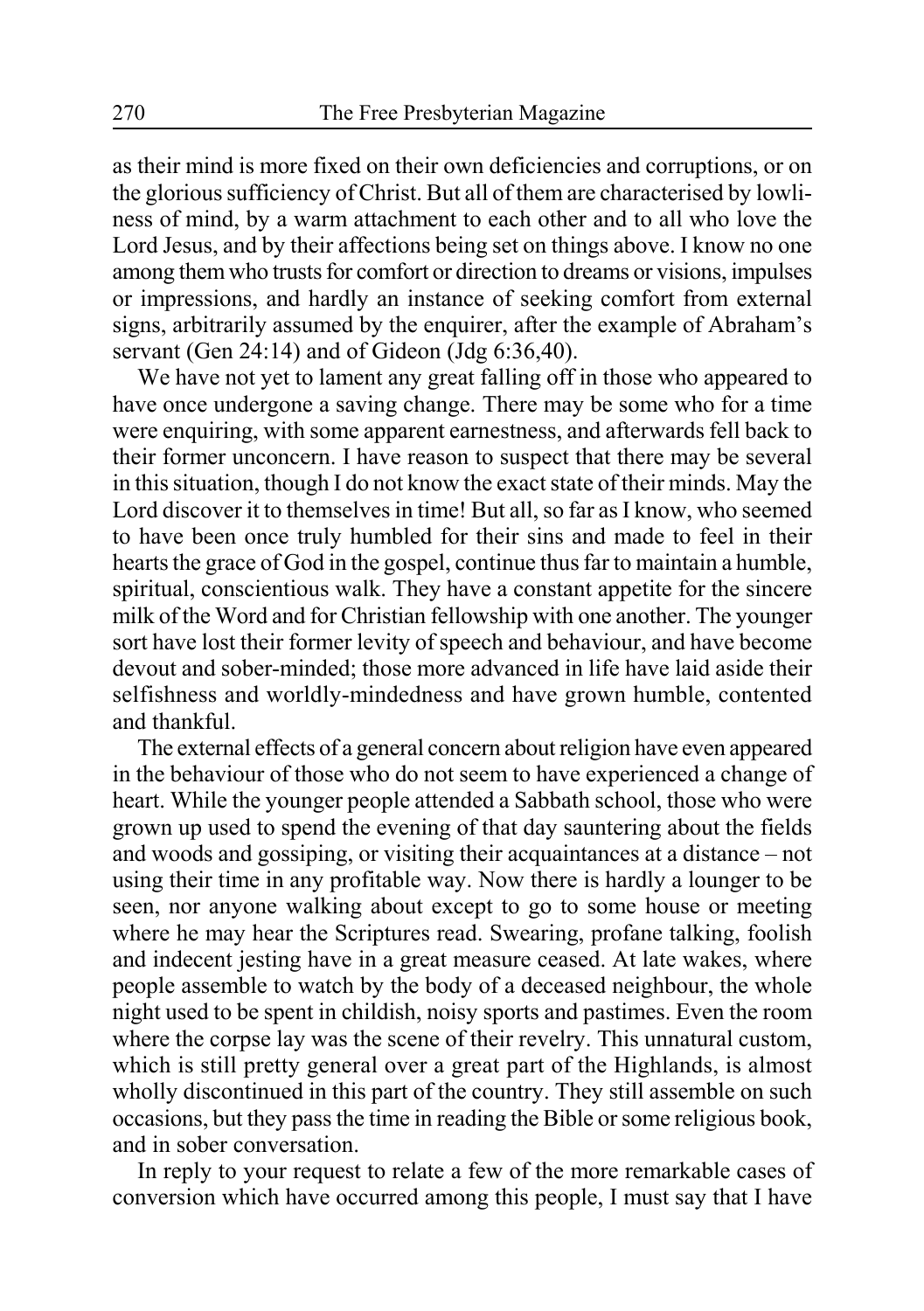little uncommon to communicate. I have mentioned already that almost all our converts have been brought to serious concern and enquiry in a quiet, gradual manner. To an intelligent observer, the change in the conversation, temper, deportment and the very countenance of individuals is striking. The change too in the general behaviour of the people is conspicuous. The effect is thus, on the whole, obvious; yet there are few particulars in the case of each person which, taken singly, will appear worthy of being detailed separately.

We have no instances of persons remarkable for a profligate life or profane speech who have been reclaimed from such sins, because there was none of that description in our district. The change has been from ignorance, indifference and disrelish of divine things, to knowledge and concern and spiritual enjoyment. Neither are there examples of persons suddenly impressed by some alarming event or unusual interposition of providence. The Word of truth proclaimed in public, or spoken in private, has been almost the only outward means of producing conviction of sin and confidence in the Saviour. In every single case, the power of God is visible in the effect produced, but there is little "diversity of operation". Instead of endeavouring to paint the beauties of holiness in the scene around me, I rather wish to prevail with you and other friends who know how to enjoy such a spectacle to "come and see".

I have thus endeavoured to give a concise view of the prosperous state of religion in this congregation for the last two or three years. We still have the happiness to find, from week to week, that the same concern and awakening is spreading around and extending to some neighbouring congregations. Within these few weeks, persons from six and seven miles away have called here on a Sabbath morning under evident concern about their souls. On a succeeding Sabbath the same persons have called again, introducing a relation or fellow servant in a similar concern. All of these, so far as can be judged from present appearances, are in a hopeful way. Such is the manifold grace and loving-kindness with which it has pleased the Lord to visit this corner of His vineyard. I trust that all our Christian brethren who may receive the joyful intelligence will join us in praying that God may continue to water, with showers of blessings, "the vineyard which [His] right hand hath planted", and that no boar from the wood may be allowed to waste it, nor worm at the root to cause it to wither.

I more fear what is within me than what comes from without.

If I felt that my salvation depended on my own freedom of choice, I should be as one that beats the air. But since God has taken my salvation into His own hands, I am certain of His faithfulness and His promise. What an anxious life it would be if we could only comfort ourselves with the assurance of grace when we had fulfilled the law – for who does that? *Martin Luther*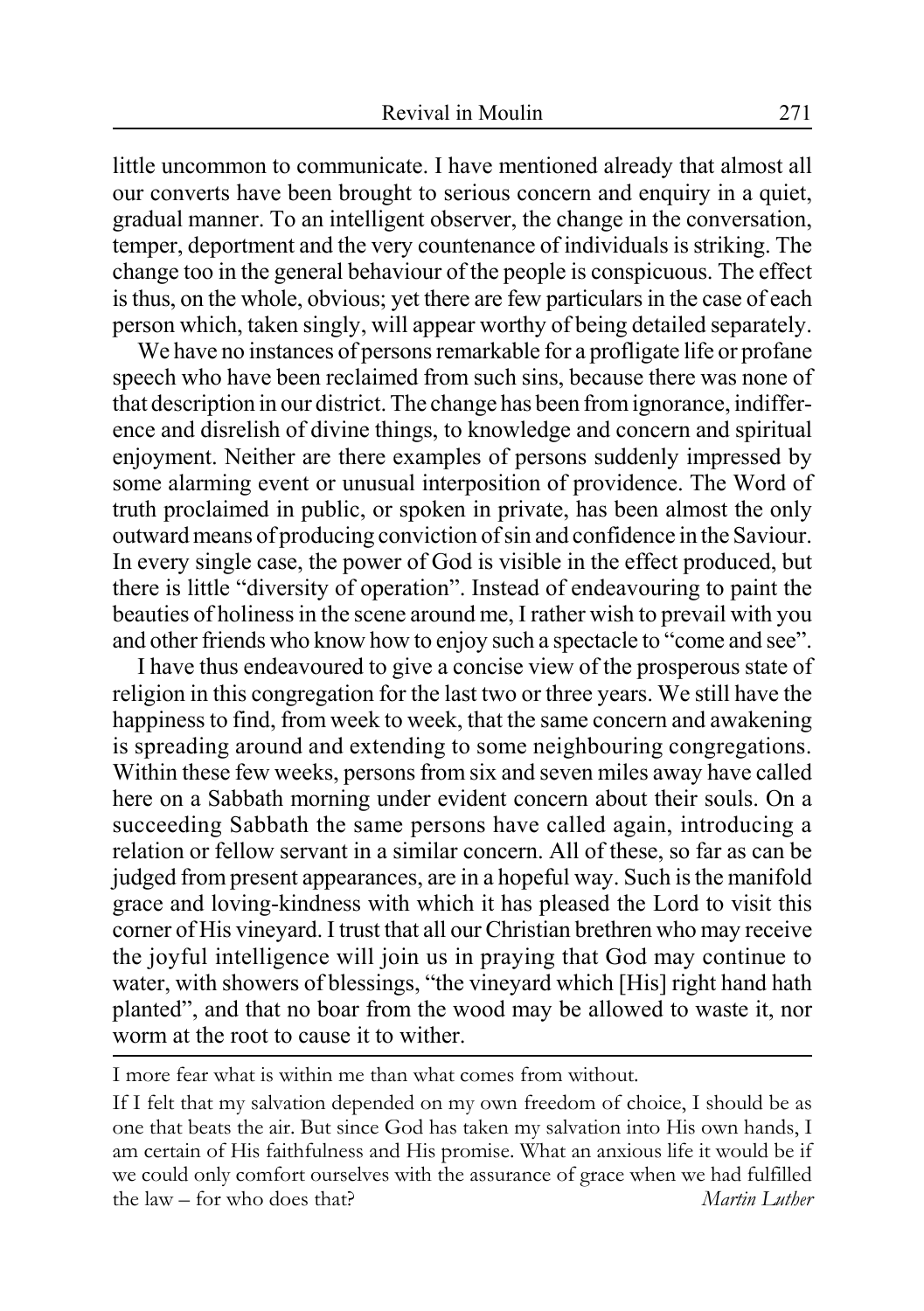# **Why We Need Creeds and Confessions1 1. Biblical and Historical Reasons**

*Rev Caleb Hembd*

**1.Introduction.** Creeds and confessions of faith are carefully-written sum-maries of the main doctrines of Scripture. They set forth the Church's understanding of what the Bible teaches. The word *creed* comes from the Latin word, *credo*, which means, "I believe". Christians in the early Church, as part of professing their faith, would publicly recite the main doctrines which they believed the Bible to teach. Since these recitations would begin with the word, "credo" or "I believe", they became known as creeds. They are also called *confessions*, because through them the Church confesses with the mouth the truths which must be believed in the heart (see Rom 10:9).

Some creeds and confessions are very brief. They contain little more than the doctrines we must know to be saved. Others contain more detailed explanations of these fundamental doctrines, as well as doctrines that are necessary for the health, peace and purity of the Church. A *catechism* explains many of the doctrines of a confession of faith in a question and answer format. Before we examine the reasons why we need confessions of faith, we should consider the importance and relevance of this subject.

First, *why is this subject so important*? Some Churches claim to have no creed or confession at all. They claim that the Bible is their only creed and their only confession. They even criticise Churches who faithfully adhere to a confession of faith, saying that they are adding to Scripture and giving human writings an authority that belongs to Scripture alone.

At first, it sounds like these Churches have a high regard for God's Word. However, they do not realise that they too have a creed or confession – they too understand the Bible in a particular way. They simply have not written down their creed. As we will see, an unwritten creed is more difficult to understand and even more difficult to defend. Moreover, Churches that reject creeds may not realise that they are influenced by modern attitudes to history and authority. The world today points to advancements in science and technology as proof that modern man is far more enlightened than anyone in the past. Consequently they claim that history is irrelevant and may be ignored. Many people have the same attitude towards old laws, such as the law that only a Protestant can succeed to the throne of Britain. Therefore the modern mind approves of a Church that discards creeds and confessions written hundreds of years ago.

<sup>1</sup>The first part of a paper given at this year's Youth Conference in New Zealand. It was originally entitled, "Why Do We Need Creeds and Confessions of Faith?"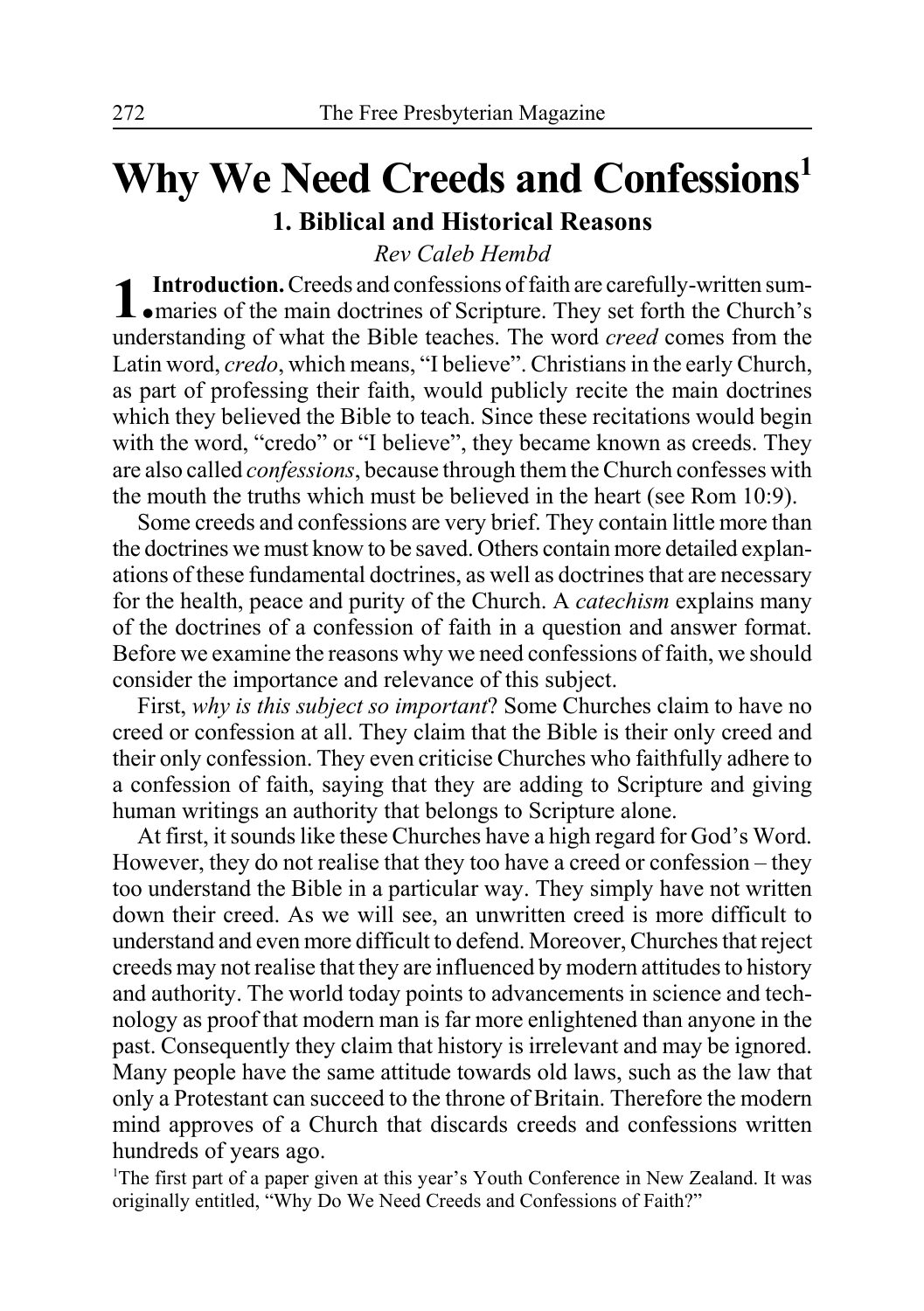Others argue that confessions of faith cause needless divisions about doctrine. They emphasise that Christians should not waste so much time debating doctrine and focus on living more like Christ. This suggestion sounds pious, but the question arises, Which Christ should we imitate? The Lord Jesus Himself warns of false Christs: "For there shall arise false Christs, and false prophets, and shall show great signs and wonders; insomuch that, if it were possible, they shall deceive the very elect" (Mt 24:24). And how do we imitate Christ? Can we do so simply by reading the Bible, attending church, making resolutions and avoiding temptation? No, you say, we must also trust in Christ. But is trusting in Christ something that we can do or something that God must enable us to do?

All these questions are doctrinal. All of them have been answered in different ways by Churches which claim to be biblical. Confessions of faith, as we will see, are very helpful in determining which Churches teach biblical doctrine.

Second, *how is this subject relevant to young people at a Free Presbyterian youth conference*? Many here have grown up hearing about *The Shorter Catechism* and *The Westminster Confession of Faith*. We might assume that all other Reformed Churches have the same appreciation that we have for confessions of faith. It may surprise you to hear that very few Reformed denominations are completely committed to everything in the confession of faith which they profess to believe. In fact, it was a lack of commitment to *The Westminster Confession of Faith* that led to the formation of the Free Presbyterian Church of Scotland in 1893. Since then, our Church has found herself unable to unite with other Reformed Churches, because they do not have the same commitment to sound doctrine, pure worship and holy living. Indeed, the Christian Church throughout the world is, sadly, divided into many denominations. One reason for these divisions is disagreement over the authority that a confession of faith should have.

We should therefore investigate this subject which has such an impact on the peace and purity of the Church. In particular, we should consider the biblical, historical and practical reasons for being fully committed to a confession of faith.

**2. Biblical reasons for confessions of faith.** Our Church has an unreserved commitment to *The Westminster Confession of Faith*. Just read these parts of a solemn vow that every Free Presbyterian minister, elder and deacon must make at his ordination: "I do hereby declare, that I do sincerely own and believe the whole doctrine contained in the Confession of Faith . . . to be the truths of God; and I do own the same as the confession of my faith . . . and I promise that, through the grace of God, I shall firmly and constantly adhere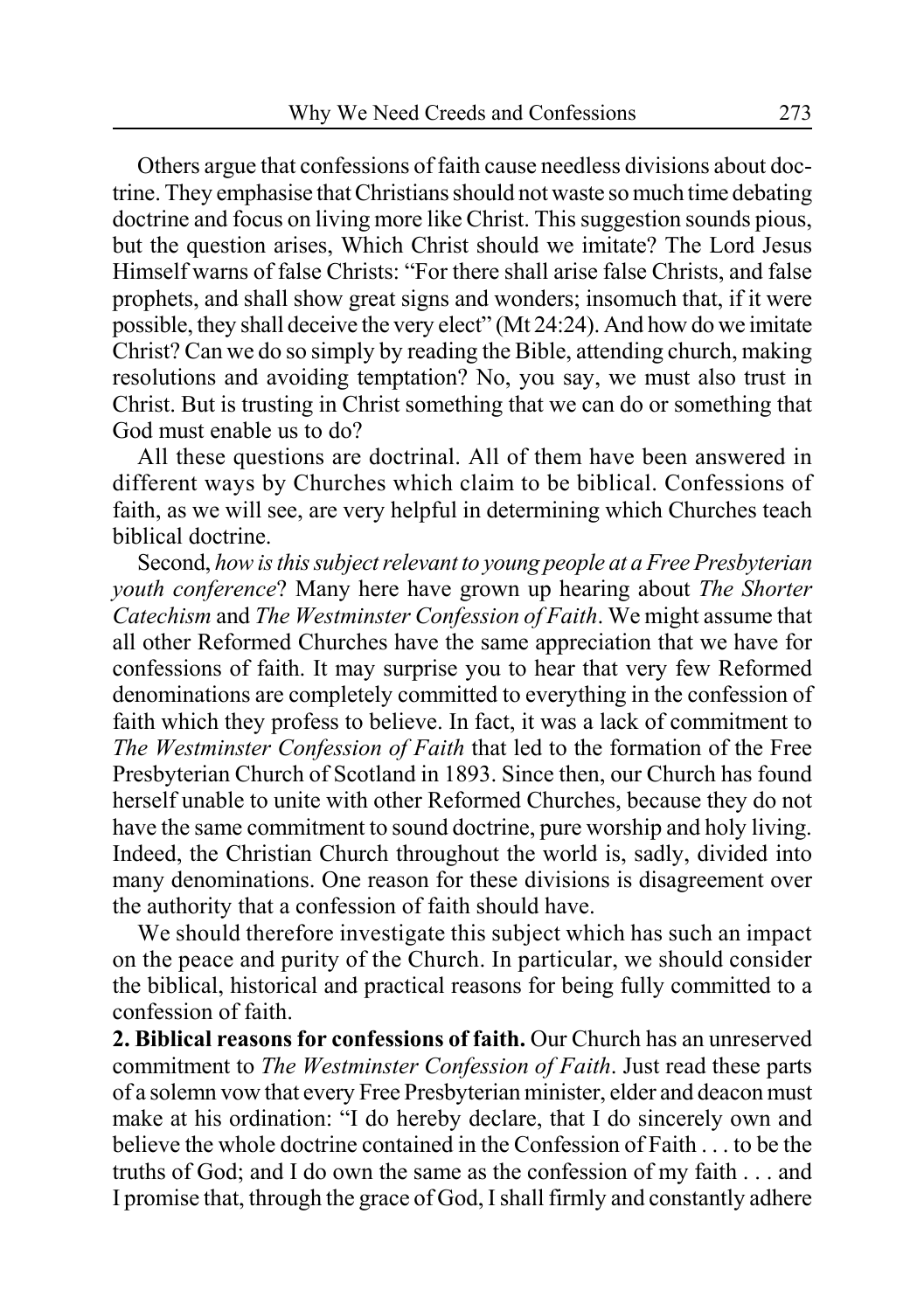to the same, and to the utmost of my power shall . . . assert, maintain and defend the said doctrine, worship, discipline and government of this Church . . . and I promise that I shall follow no divisive course from the doctrine, worship, discipline, government and exclusive jurisdiction of this Church, renouncing all doctrines, tenets and opinions whatsoever, contrary to . . . the said doctrine, worship, discipline, government or jurisdiction of the same".

The language of this vow shows that the Free Presbyterian Church of Scotland is strongly committed to a confession of faith. We must then be able to prove that the Word of God authorises such a commitment.

First, the Apostle Paul describes "the Church of the living God" as "the pillar and ground of the truth" (1 Tim 3:15). In other words, the Church exists to proclaim and defend every truth in the Word of God. This proclamation and defence of the truth is done chiefly through preaching. "Preach the Word;" said the Apostle to Timothy, "be instant in season, out of season; reprove, rebuke, exhort with all longsuffering and doctrine" (2 Tim 4:2).

Second, preaching involves explaining and applying the Scriptures. These explanations are not divinely inspired, as the Scriptures are. But they are still authoritative, because they draw out the truth revealed in the Scriptures. Paul tells Titus (who was not an inspired apostle), "These things speak, and exhort, and rebuke with all authority. Let no man despise thee" (Tts 2:15). Here Paul makes clear that, while the preacher's oral explanations are not inspired, they still bear an authority that must not be despised. In fact, church members who refuse to submit to biblical preaching must be disciplined: "A man that is an heretic after the first and second admonition reject; knowing that he that is such is subverted, and sinneth, being condemned of himself" (Tts 3:10,11).

Few churches today will deny that biblical preaching is authoritative. But some fail to realise that, if the Church (through preaching) can give authoritative, *oral* explanations of Scripture, then she can also give authoritative, *written* explanations of Scripture. This is exactly what a creed or confession is – a careful written explanation of the main doctrines of the Bible.

So, if a Church claims to have no creed, and yet has preaching, she has an unwritten creed instead of a written one. The problem with an unwritten creed is that it is difficult to examine whether it is biblical or even consistent. Further, such a Church is not being forthright in stating exactly what it believes. And if a minister begins to teach error, it is difficult to discipline him, because there is no written standard available to evaluate his teaching.

We see then that it is biblical for the Church to make creeds and confessions and require her office-bearers to adhere to them. In fact, when Paul exhorts us, "Hold fast *the form of sound words*" (2 Tim 1:13), he assumes that the Church has a binding creed.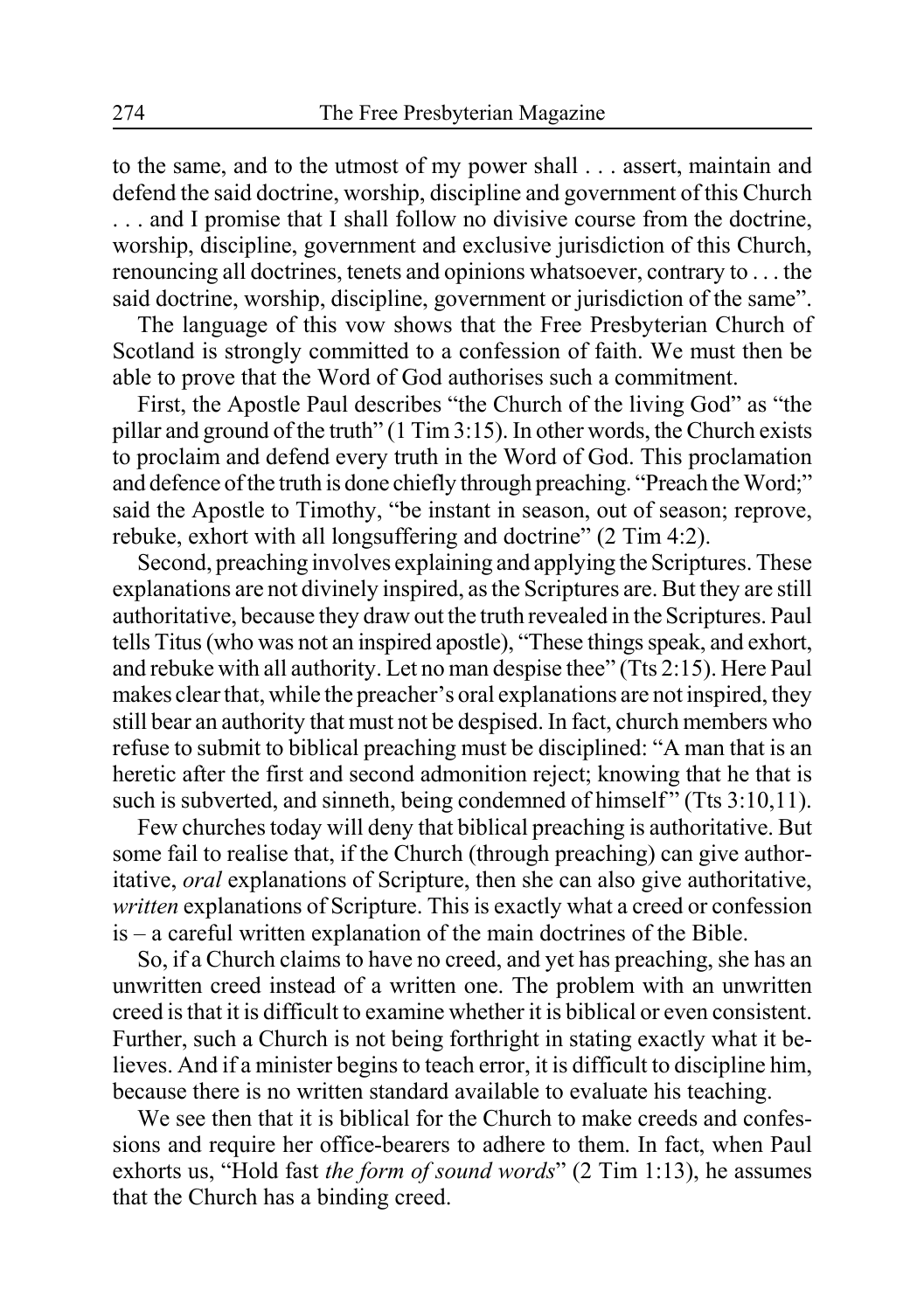**3. Historical reasons for confessions.** Historically, the Church was forced to write creeds and confessions because Scripture was often misunderstood and even slandered.<sup>2</sup> This problem was not new. The Lord Jesus, who is the Word made flesh, was constantly misunderstood and slandered during His earthly ministry. The Pharisees considered Him a Sabbath-breaker and blasphemer (Jn 9:16, 10:33). Others said, "He hath a devil, and is mad; why hear ye Him?" (Jn 10:20). Christians ever since have endured similar treatment. Over and over again, the world has twisted and slandered their beliefs and practices. For example, some men in Philippi accused Paul and his friends of being troublemakers: "These men, being Jews, do exceedingly trouble our city" (Acts 16:20). Christians in Thessalonica were similarly accused: "These that have turned the world upside down are come hither also" (Acts 17:6). In fact, the general opinion everywhere was that Christianity was divisive. The Jews in Rome informed Paul that Christianity was seen as a "sect" that was everywhere "spoken against" (Acts 28:22).

Ever since, the Word of God has been repeatedly misinterpreted by unbelievers outside the Church and by false or erring believers within it. For example, when pagans in the Roman Empire heard about the sacrament of the Lord's Supper, they accused Christians of cannibalism. At the Reformation, some people accused the Reformers (who rejected the authority of the Pope) of rejecting all authority. Today the world is enraged to hear that the Bible allows only men to teach and rule in the Church, claiming that it encourages oppression of women. They forget that, whenever true Christianity comes to a heathen land, the treatment of women improves.

Sadly, the most subtle misinterpretations of Scripture have been made by false or erring believers within the Church. Men are always looking for a religion that quiets their conscience and allows them to gratify their corruptions. Many people know that the Bible sets forth the true religion, but they do not like how it exposes their secret sins and requires them to depend on Christ alone for all things. They then "wrest . . . the . . . scriptures, unto their own destruction" (2 Pet 3:16). For example, the Dutch theologian Arminius (1560-1609) claimed to believe everything in the Bible but taught that man has been given some ability to save himself. He explained away the truth that by nature we are dead in trespasses and in sins (Eph 2:1). Many people today follow his teachings because they are attractive to the proud heart.

Satan, moreover, does all he can to encourage misinterpretation of Scripture. He knows that the truth has such a beauty and simplicity that even the ungodly find it difficult to resist.<sup>3</sup> For example, after hearing Paul speak about

2 William Dunlop, *The Uses of Creeds and Confessions of Faith*, p 19. 3 Dunlop, *The Uses of Creeds and Confessions of Faith*, p. 21.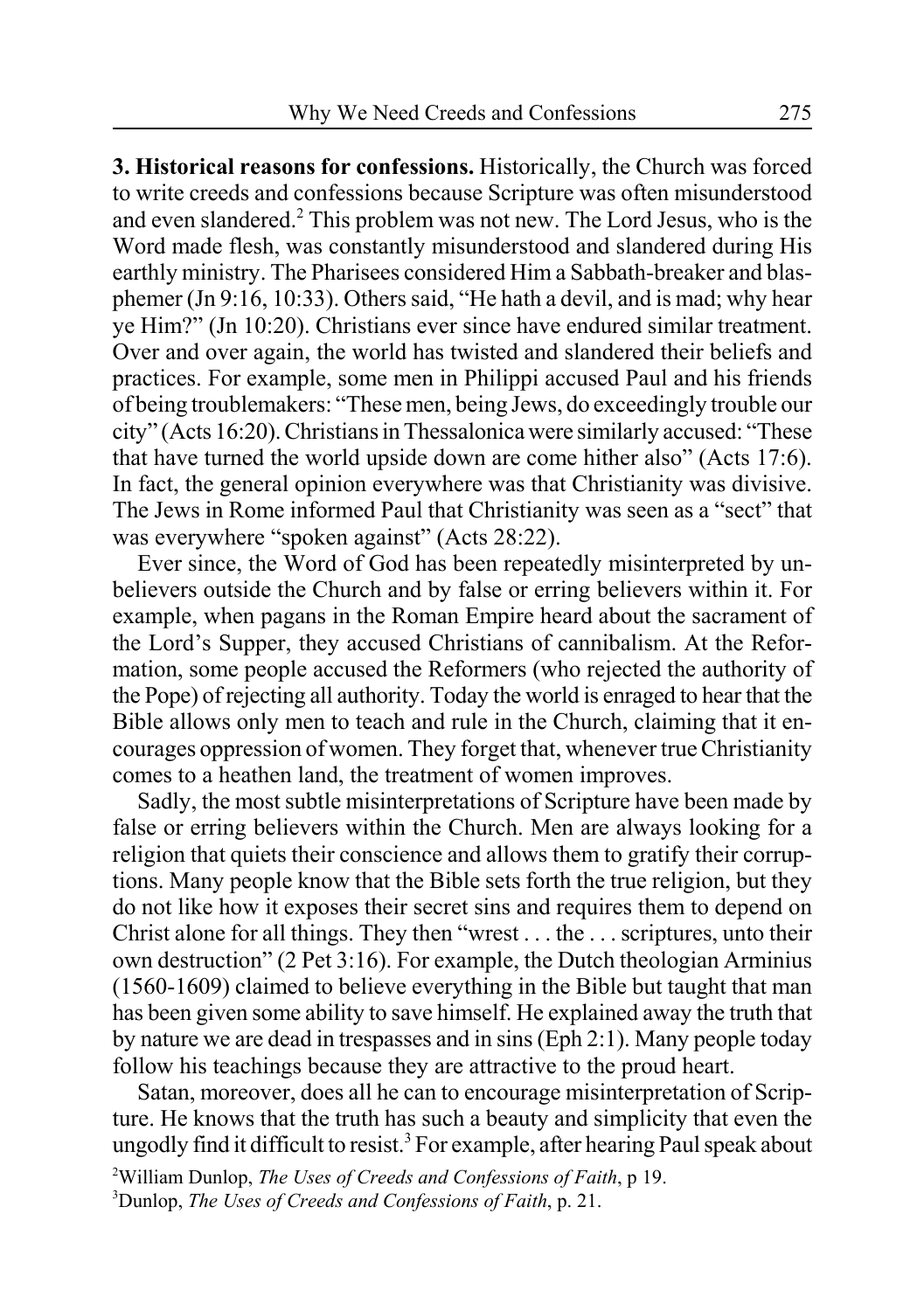the truth concerning Jesus, King Agrippa said to him, "Almost thou persuadest me to be a Christian" (Acts 26:28). Therefore, to halt the spread of the gospel, Satan repeatedly uses the weapon of misrepresentation.

How does the Church deal with these perversions of the truth? She makes creeds and confessions – public, written statements that clarify what the Bible actually teaches. This does not mean that the Bible is unclear. The problem is that man's understanding is darkened and his carnal mind is enmity against God. He willfully twists and misrepresents the very words of Holy Scripture.

Finally, Churches have written confessions of faith to establish a basis for unity and co-operation. This was especially common during the Reformation. It was a Church's way of saying to other Churches, We understand the Bible just as you do; we are suffering for the same truths as you.

# **The Spirit of Prayer1 2. The Spirit's Help**

#### *James Buchanan*

That we may have a clear and distinct idea of the Spirit's agency as "the **I** Spirit of grace and supplication", let us observe more particularly:

(1.) He prepares us for prayer by disclosing to us our needs, our sins and shortcomings – to impress us with a deep sense of our absolute dependence on God. This is intimated when it is said: "The Spirit also helpeth our infirmities; for we know not what we should pray for as we ought". Self-ignorance is a great hindrance to fervent prayer. We are not duly conscious of our needs, and hence we have no earnest desire for those supplies of grace which we really need; we are apt to say with the Laodiceans: "I am rich, and increased with goods, and have need of nothing;" not knowing that we are "wretched, and miserable, and poor, and blind, and naked".

Our prayers have to do with either our temporal or our spiritual needs, and for both we need the enlightening and directing grace of the Spirit. It might seem that we could have little difficulty in understanding our temporal needs and in praying for them, but every experienced believer will be ready to acknowledge his ignorance on this subject and to confess that he often does not know what is really good for him. Every condition of life has its special snares, temptations and trials, and one of the most precious fruits of the Spirit is a disposition to resign ourselves to the will of God and to pray for temporal

<sup>1</sup>A further section of a chapter entitled, "The Work of the Spirit as the Spirit of Adoption", in Buchanan's book, *The Office and Work of the Holy Spirit*. The first section was subtitled: "How the Spirit Makes Intercession" and appeared in June.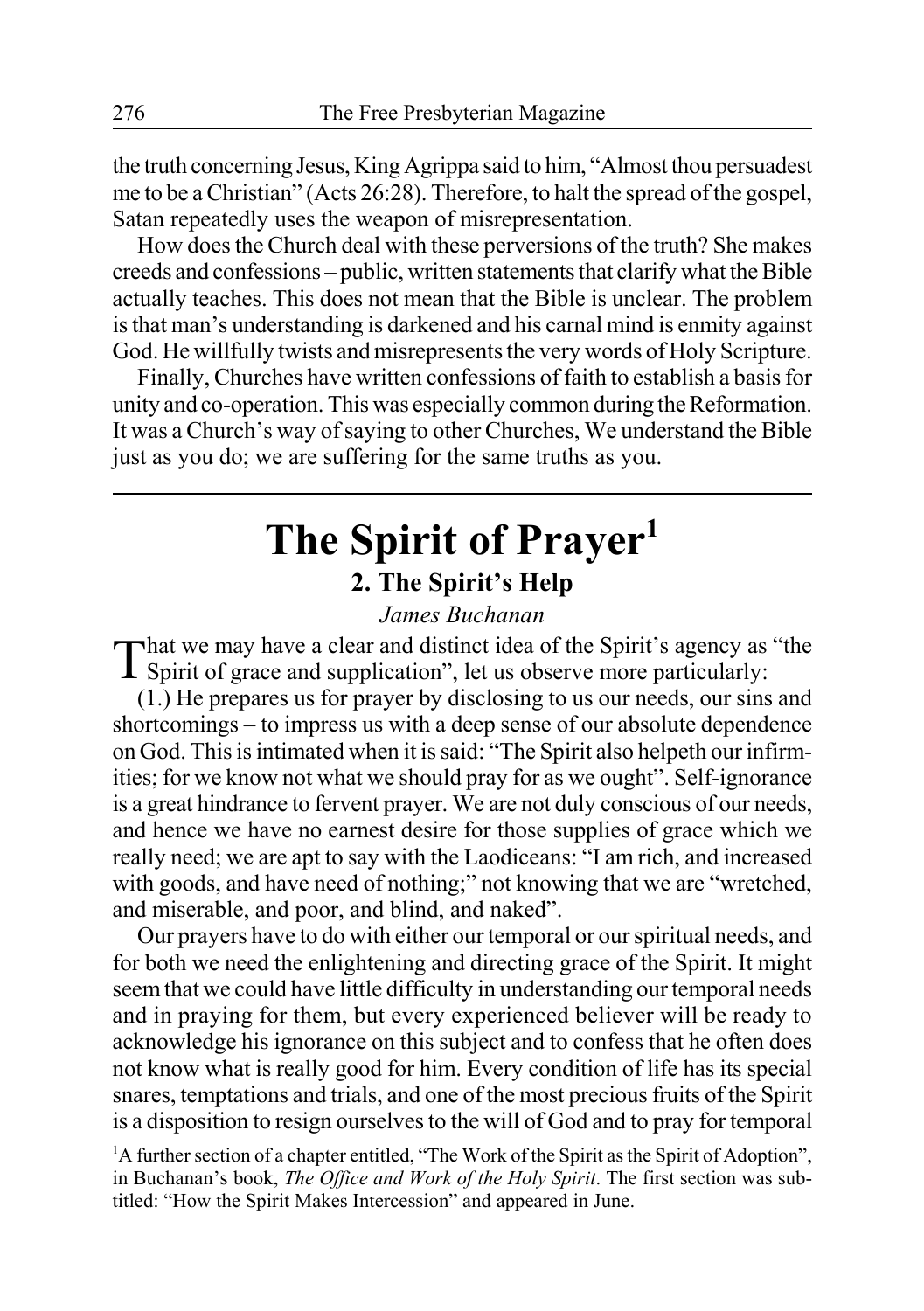blessings only in so far as they may be consistent with, or conducive to, our spiritual welfare.

This resigned and spiritual frame of mind is beautifully expressed in the prayer of Agur: "Give me neither poverty nor riches; feed me with food convenient for me: lest I be full, and deny Thee, and say, Who is the Lord? Or lest I be poor, and steal, and take the name of my God in vain." This is so far from being the natural disposition of our hearts that the Apostle James represents the very opposite spirit as prevailing among professing Christians, and breathing in their very prayers: "Ye ask, and receive not, because ye ask amiss, that ye may consume it upon your lusts".

Again we are often lamentably ignorant of the nature and extent of our spiritual needs, and they who have paid most attention to the state of their hearts will be the first to feel how much they need the grace of the Spirit to direct them to a discovery of their sins. Thus David exclaims, "Who can understand his errors? Cleanse Thou me from secret faults"; "Search me, O God, and know my heart: try me, and know my thoughts: and see if there be any wicked way in me, and lead me in the way everlasting". Nothing is more necessary to prayer than to know the plague of our hearts.

(2.) The Holy Spirit, besides disclosing to us our needs, our weaknesses and our sins, makes known the rich provision of all needful grace which is treasured up in Christ. This is as useful for directing and encouraging us as finding out our necessities is necessary to awaken our desires, since it is, in a great measure, owing to our ignorance or unbelief of the rich provision of the gospel that we "know not what we should pray for as we ought". The Holy Spirit makes known to the believer the inestimable blessings of redemption, in all their fulness and variety, for He takes of the things of Christ and shows them unto us; and He is sent "that we might know the things that are freely given to us of God".

A clear discovery of the rich and glorious privileges which Christ has purchased for His people is at once a means of direction and a source of encouragement in prayer. When these privileges are placed before Christ's people in all their variety and extent, they feel how much they need them, how suitable they are to their real necessities, and how infinitely precious and desirable they are in themselves. When believers vividly conceive of such blessings as pardon, repentance, holiness, peace of conscience and eternal life, that have been purchased by the Saviour for His people, and are offered to all without exception in the gospel, they see what they should pray for. And they also feel that they have a free right and warrant to pray for them, though they are infinitely great and precious.

Ignorance of the gracious provisions of the gospel, or a dim and indistinct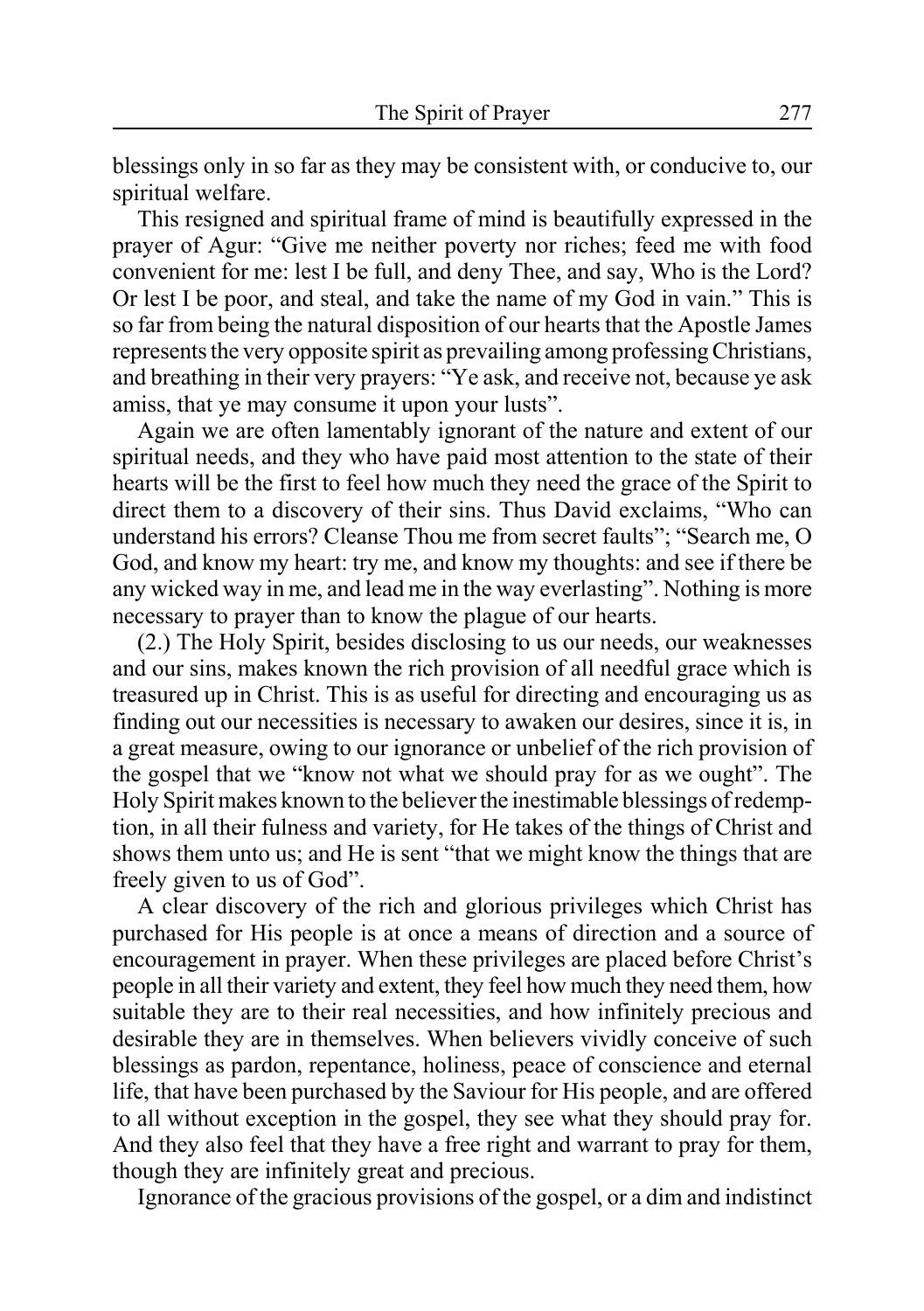apprehension, either of the nature of these blessings and how they were provided, or of the terms on which they are offered, is a great hindrance to prayer. But prayer becomes free and lively in proportion as we are taught by the Spirit to know the things which are "freely given to us of God". These are great blessings, and when we pray for them we may well feel that we make a great request of God. But when we know that they are all treasured up in the fullness that is in Christ, and that they are freely offered to us in the gospel, we "come boldly to the throne of grace, that we may obtain mercy, and find grace to help in time of need".

(3.) The Holy Spirit assists us in prayer by working in us such dispositions and desires as make us seek for the supplies of grace we need, with earnest, importunate and persevering supplication: "As the hart panteth after the water brooks, so panteth my soul after Thee, O God. My soul thirsteth for God, for the living God: when shall I come and appear before God?"

Naturally we have no such disposition or desire. The carnal mind, which is enmity against God, is naturally averse to the spiritual blessings it needs. True, it desires to be exempted from pain and punishment and danger; but whatever is spiritual it finds obnoxious. Thus even if we might suppose an unrenewed mind (a case which is never found in actual experience) to be conscious, on the one hand, of its sin and misery and danger, and enabled to perceive, on the other, the number and variety of the blessings which have been purchased and offered by Christ; it would refuse to accept God's great salvation, if left to follow its own inclination without the restraining and renewing grace of the Spirit!

The awakening of spiritual desire in the heart is the work of God's Spirit; and that desire must be kept alive by His continued agency. "Blessed are they which do hunger and thirst after righteousness; for they shall be filled." This new disposition or desire makes prayer natural, easy and delightful to the people of God. Just as a natural man hungers and thirsts for food and drink, so the renewed man hungers and thirsts after righteousness. He has a new spiritual appetite, which naturally and spontaneously seeks its proper spiritual food. Hence those commands and observances which are a burden and bondage to mere formalists are an easy yoke to every living Christian.

(4.) The Holy Spirit helps us in prayer by strengthening and bringing into lively exercise those spiritual graces which are essentially implied in communion with God. Prayer properly consists in the exercise of these graces: it is not merely to utter words, nor is it even the mere expression of natural feeling; it is an exercise of repentance, of faith, of love, of trust and of delight in God; of repentance, which is expressed in the language of confession of faith, "for he that cometh to God must believe . . . that He is a rewarder of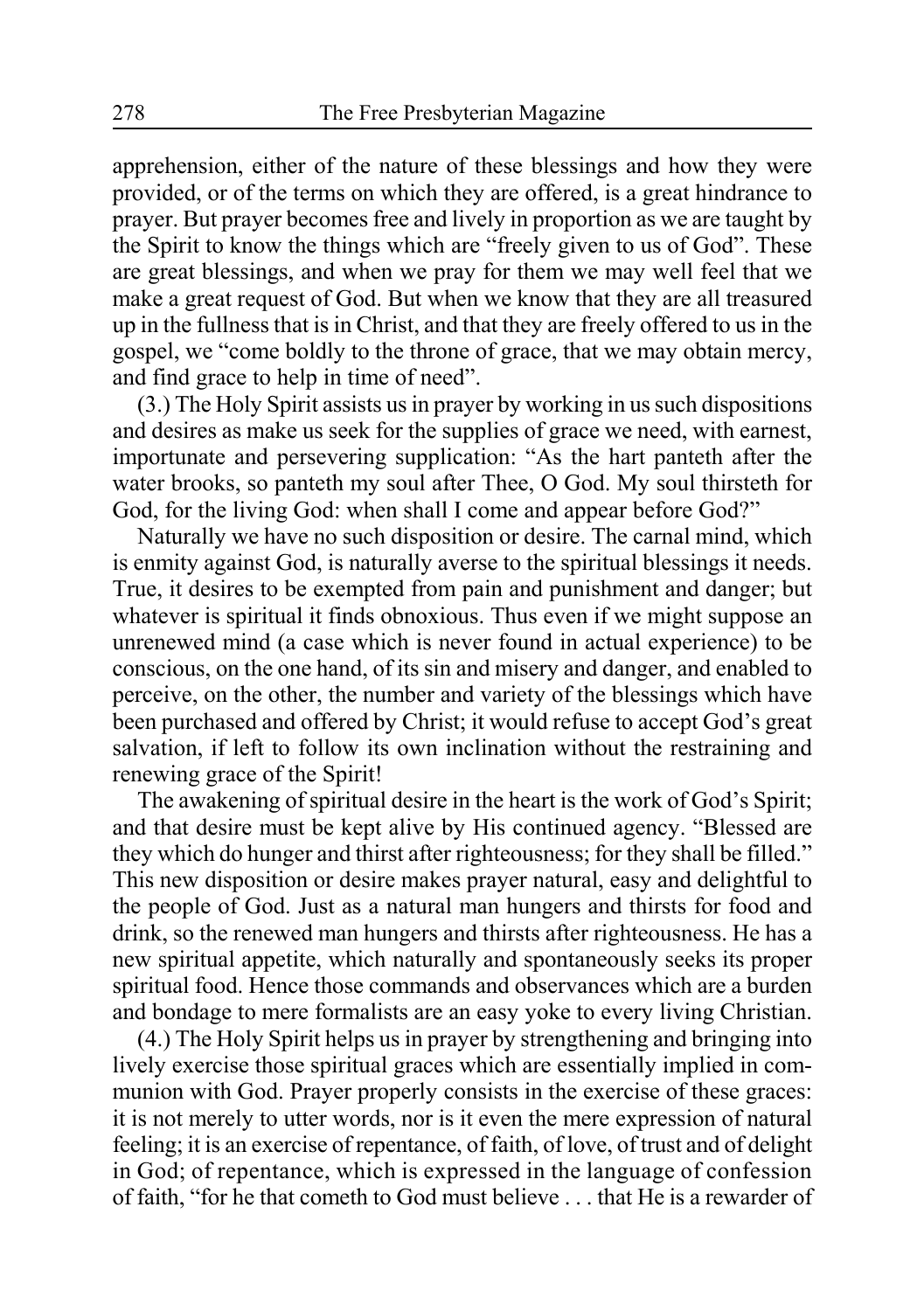them that diligently seek Him"; of love, for believers call Him "Abba, Father," "our Father which art in heaven;" of trust, for they commit their case into His hands; and of delight, for the promise is, "Delight thyself also in the Lord, and He shall give thee the desires of thine heart".

These graces are not only presupposed or implied in prayer, but prayer properly consists in the lively exercise of them, so that, where these graces do not exist, there is no prayer, whatever forms may be observed and whatever words employed. Now let it be remembered that all these graces are the fruits of the Spirit, that they are at first implanted and must ever afterwards be nourished by the Spirit. You will perceive at once how the Spirit may assist us in prayer simply by strengthening and exciting into lively exercise all the gracious affections of the soul. By this means He gives us freedom and comfort in prayer: for where these graces are absent, prayer is a mere form; where they are weak, prayer is cold and languid; but where they abound, prayer is the soul's communion with God.

(5.) The Spirit aids God's people in prayer, by helping their infirmities, when He either removes the hindrances to prayer, or stirs up to watch against them and to rise above them. There are many hindrances to prayer, some of them external, arising from the body or the world; others of them internal, arising from the state of the heart. Of the internal, I may mention ignorance, unbelief, indifference, despondency and such like, which are removed by the Holy Spirit, as He is the enlightener, the sanctifier and the comforter of God's people. And of the external, I may mention bodily infirmities, the cares and business of life, the dissipating influence of society and such like, from which the Spirit promises no exemption to any of His people, but strengthens them to resist and enables them to overcome. But if we would overcome these hindrances to prayer, we must avail ourselves of those helps which the Spirit of God has provided, remembering that He acts in the use of ordinary means, and that His grace is to be sought in the way of duty.

# **Book Reviews1**

*The Fear of God*, by John Bunyan, published by the Banner of Truth Trust in their Puritan Paperback series, paperback, 176 pages, £5.00.

This reprint of a less well-known treatise by the famous author of *The Pilgrim's Progress* is a welcome addition to the growing Puritan Paperback series. First published in 1679, a year after the author's more famous work depicting Christian on his journey to the celestial city, Bunyan's *Treatise on*

<sup>1</sup>All books reviewed here are available from the Free Presbyterian Bookroom.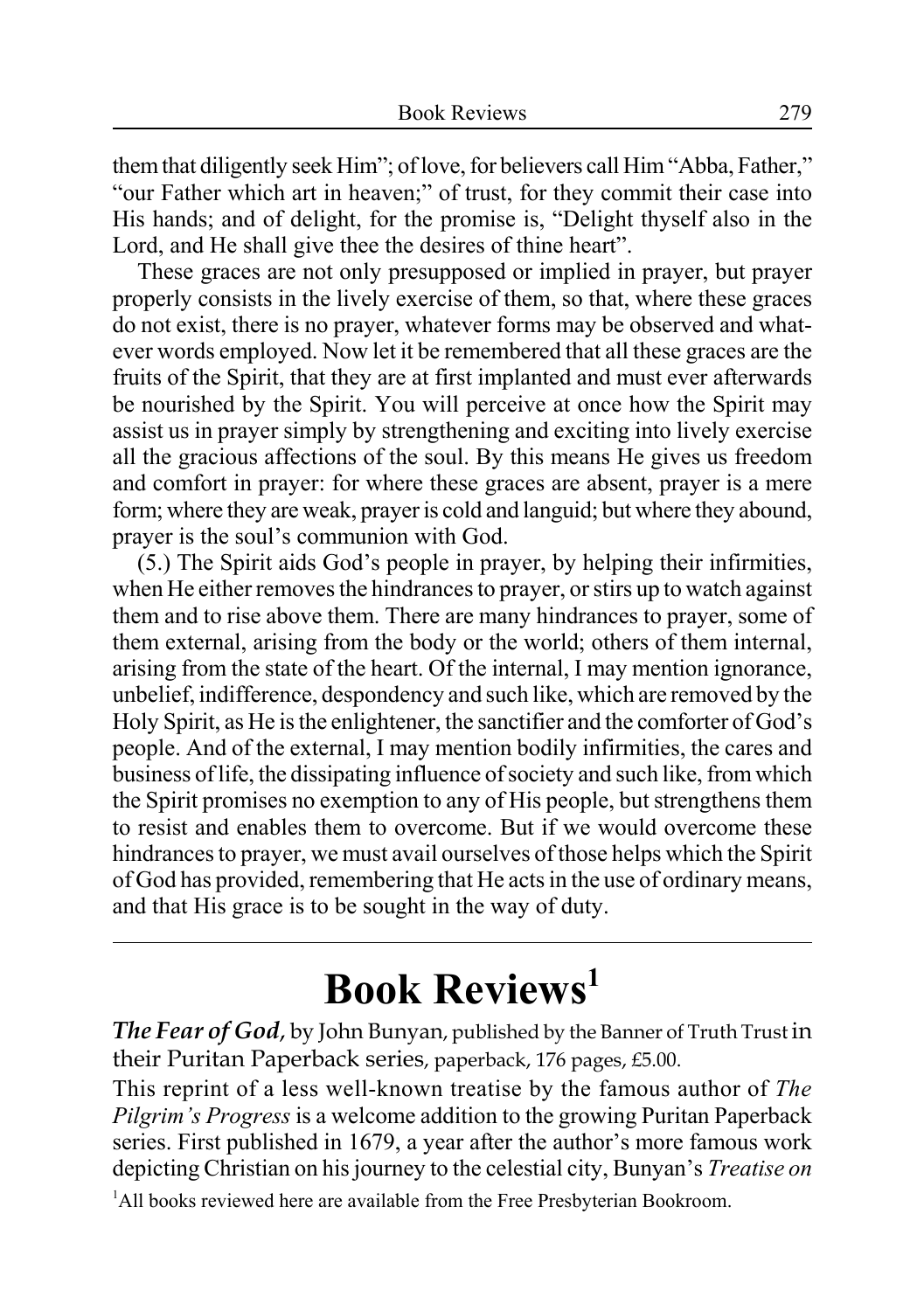*the Fear of God* shows the way to that same destination in the familiar style of the English Puritans. The subject is dealt with in a comprehensive, biblical and experimental manner with careful analysis and application of numerous Scripture texts which identify the fear of God. This reprint is helpfully divided into six chapters – on the object of our fear, the rule and director of our fear, different sorts of fear, the grace of fear, the privileges of fear, and the practice of godly fear.

Distinctions are useful in matters of spiritual religion where a word can have different meanings. The first three chapters therefore deal with definitions and distinctions. Careful discrimination is made between a fear of God which is produced by some of God's dispensations, which is an ungodly fear, and the true fear of God, which is a grace in the souls of His children. A necessary and instructive distinction is also made between the grace of godly fear and the spirit of bondage.

Bunyan considers at some length the nature and benefit of the "spirit of bondage" (Rom 8:15) but asserts of it that "there is a fear of God that is godly but for a time" (p 33). This fear is the effect of "awakenings by the word of wrath which begetteth in the soul a sense of its right to eternal damnation". He seeks to show that, while it is right for the soul before justification and adoption to have such a fear, it does not remain a godly fear after these blessings are bestowed. Indeed, Bunyan argues that the Spirit of God cannot work this "spirit of bondage again to fear" in those who have received the Spirit of adoption (p 37). Some interpreters might not entirely agree with Bunyan at this point, but he gives considerable emphasis to it.

The fourth chapter, covering 30 pages, gives a comprehensive view of the Scripture descriptions of the grace of fear, and details what it flows from and what flows from it. Its source is identified in 11 particulars, including: the grace of God in election, the new heart, the impression of the Word on the heart, faith, repentance, a sense of God's love, as well as a "due consideration of the judgements of God that are to be executed in the world" (p 70), "a blessed conviction of the all-seeing eye of God" and "a sense of the impartial judgement of God upon men according to their works" (p 72). The inclusion of these as sources of a gracious godly fear is of essential importance in a day when they are almost lost sight of among professing Christians. Under 14 marks of this grace, all carefully drawn from Scripture, Bunyan details what flows from godly fear. These distinguishing marks of grace should be of great use to serious believers in the neglected duty of self-examination.

Among numerous pearls of truth, the following discriminating mark of godly fear is offered: "There flows from this fear of God great reverence of His majesty, in and under the use and enjoyment of God's holy ordinances (Acts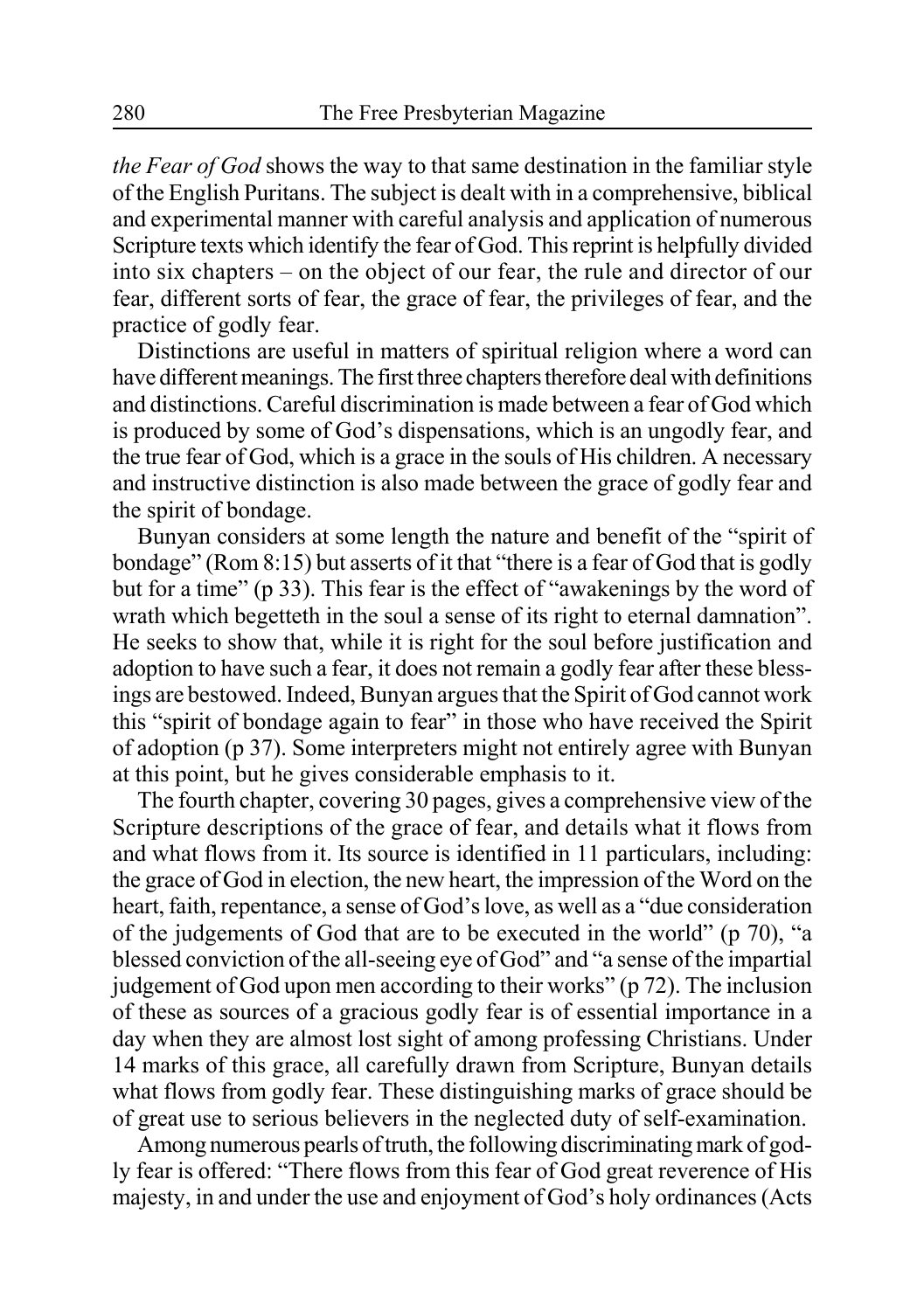9:31). . . . It is one thing to be conversant in God's ordinances, and another to be conversant in them with due reverence of the majesty and name of that God whose ordinances they are: it is common for men to do the first, but none can do the last without this fear."

Written at a time when the Covenanters in Scotland and the Puritans in England suffered greatly for the purity of God's holy ordinances, these and similar marks of godly fear are greatly needed today as a biblical touchstone of what is true religion. The closing chapters abound with practical advice and uses to be made of the doctrine by believers, as well as comfort for those who do truly fear God. The whole treatise closes with a most solemn word addressed to hypocrites. The cover design of the book has a representation of Bunyan listening to the godly women of Bradford as they speak of matters he discovered himself a stranger to. It would be good if many readers of this excellent book, in whom godly fear is absent or in decline, would be similarly stirred to follow the direction of God's Word which is expounded in it – "Fear God" (Rev 14:7). (Rev) *D Campbell*

*Hope During Desperate Times*, by *William Guthrie*, published by Reformation Press, paperback, 84 pages, £6.15.

This book consists of three sermons on Hosea 13:9: "O Israel, thou hast destroyed thyself; but in Me is thine help," by William Guthrie (1620-65), renowned author of *Trial of a Saving Interest in Christ* and the Covenanter minister of Fenwick. The book was first published in 1664 and these three sermons were evidently the last he preached.

The circumstances were these: when the Presbyterian Church in Scotland was being persecuted, its ministers banished and imprisoned, and the godly scattered, Archbishop Burnett of Glasgow, who regarded Guthrie as a fomenter of schism in his diocese, decreed that he be suspended from the ministry and expelled from his pulpit on the Lord's Day, 24 July 1664. On the previous Wednesday, a day of fasting and prayer, Guthrie preached to his flock the first of these three sermons. On the Sabbath, he preached the other two in the early morning, before the officer arrived to execute the prelate's decree.

In the first sermon, *Our self-destruction*, which focuses on the words, "O Israel, thou hast destroyed thyself;" Guthrie uncompromisingly shows that the judgement of God on the Church and the low state in which the spiritual Israel of God were, were all the result of their own sins. The Lord's people may be brought under divine strokes, he says, in order among other things "that they would blame their own sin as the cause of their own ruin". He then shows that a right conviction of this fact must be "personal", "particular", "pungent" and "permanent".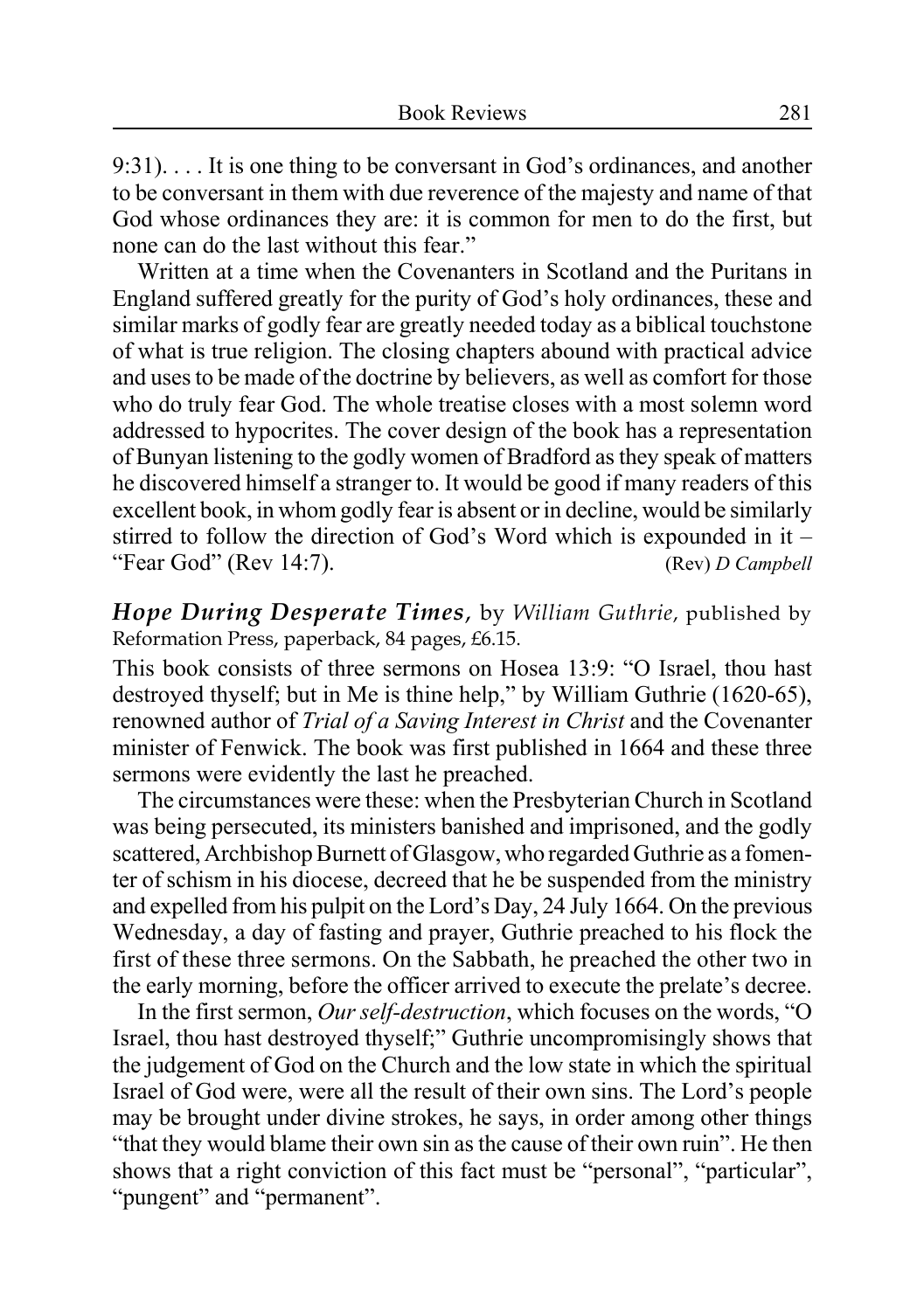As to the sins of the people, he specifies what each class (ministers, elders, deacons, the godly, the gentry, ordinary people) was guilty of – such sins as worldly-mindedness, formality in religious exercises, slothfulness, selfseeking and envying, strife and contention, and so on.

He adds, "No doubt there are many who think there is no wrath on Scotland, and that Israel is in a good case, and has not destroyed himself. But O are you so blind? Are you not convinced that God has profaned [desecrated] the Church and state of Scotland? . . . So I would say to you: do not sit discouraged, but arise and fall to searching and finding out what is your part in this sin that has brought on this wrath."

It is a hopeful sign of the sorely needed reviving and reforming of the visible Church, when professing Christians acknowledge their own sins as incurring God's displeasure. As the publisher's introduction rightly states, "We who are . . . concerned about moral deterioration in society, need to see ourselves as personally implicated".

In the second sermon, *Who is to blame?*, Guthrie confirms that the people themselves are to blame for the judgements which have come upon them, but also shows that it most certainly is not God who is to blame, as some thought, for their help had been in Him in the past. God thus vindicates Himself for the glory of His justice and grace, that "He may all the more effectively bind on His people their own sin by which they have destroyed themselves". However, the preacher also encourages the people by observing that God can help and will help. "Let us never be discouraged or lose heart," he urges, "for if the heart be gone, all is gone."

In his third sermon, *Where can we find help*?, Guthrie develops the fact that God can help and will help. Low as the Church is, he says, it has several grounds to hope for God's help, not least the covenant of grace. He then lists the conditions required in a church which may warrant it to expect help from God, among them intercession.

"There must be intercessors," he insists. "Many a savoury prayer has been put up, and many a tear shed within these four years [that is, since the restoration of the monarchy in 1660, after which persecution of the Covenanters began]. The people of God have been filling God's bottle with their tears and we hope it shall be full before long. Everyone of His people should be helping to fill it. It is a strange thing that, though there are so many godly folk, between us we cannot get God's bottle filled up. But when it is full, they will make the wheel of providence go round, to the confusion of His enemies and the redemption of His people."

Considering we live in "desperate times" in which there is clear evidence that God is "justly displeased" with us nationally, this is a timely book which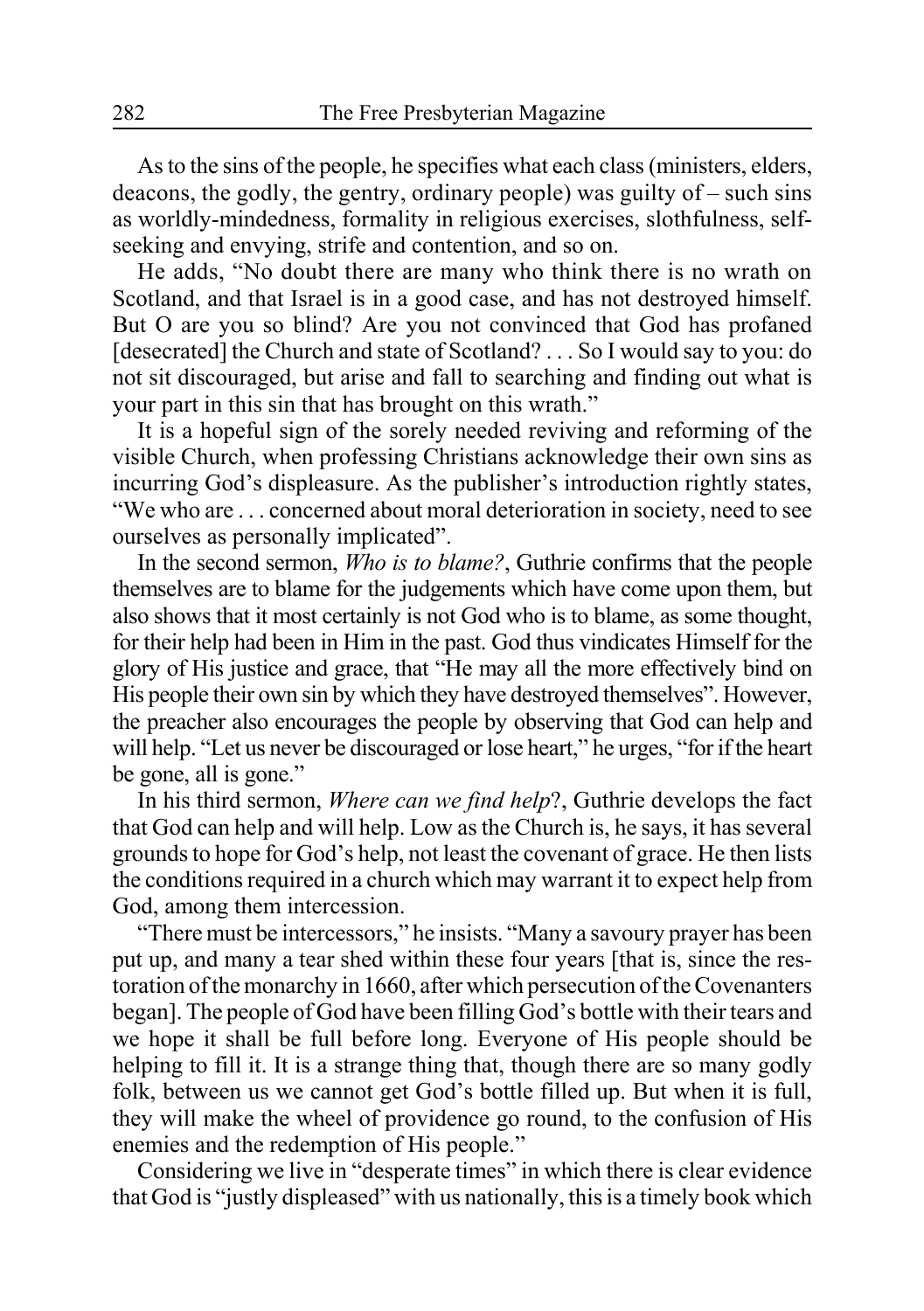calls us to "search and try our ways, and turn again to the Lord . . . till the Lord look down, and behold from heaven". We heartily recommend it.

(Rev) *N M Ross*

*Searched and Known*, by Rev Donald MacLean, published by Reformation Press, paperback, 65 pages, £5.40.

This book consists of three sermons preached on Psalm 139:1 by Rev Donald MacLean during his time as Free Presbyterian Church of Scotland minister in Glasgow. Apart from a few introductory comments in the first, the emphasis of the sermons is not exegetical. Rather, what we have here is an explanation of the duty of self-examination in light of the *Larger Catechism* answer to the question, "How are they that receive the sacrament of the Lord's Supper to prepare themselves before they come unto it?"

In emphasising this duty, Mr MacLean does not fail to direct the hearer to the divine assistance so necessary in it. He says, "We cannot discern the work of grace in our souls unless the Lord enables us to discern it. As we cannot appreciate the work of Christ, which He finished on the cross of Calvary, unless we are spiritually enlightened, so we cannot understand the work of the Spirit of God in our souls unless we are spiritually enlightened."

There is, throughout the sermons, a most satisfactory combination of rich theology and experimental insight. His treatment of union with Christ is masterly, and there are crystal-clear descriptions of what the gospel call is and is not. On this latter topic he points out that "the gospel does not call a sinner to believe that Christ died for him. That's very important. If you were called to believe that Christ died for you, that would mean that you were called to believe you are saved, which is in fact assurance and not faith." Again, "Therefore, the Christ I must look to is the Christ who died for sinners. The Christ I look to is the Christ of whom the Father said, 'Whosoever believeth in Him [shall] not perish, but have everlasting life'."

For those who would write hard things against themselves due to their sense of sin, there is comfort if such are looking to Christ. To such Mr MacLean has this to say, "In these sins and wants, in the consciousness that they have of coming short with every breath they draw, the consciousness that they have of wants that are many – their wants of holiness, their wants of thirst, their wants of hunger in a spiritual sense, their blindness, their deadness, their coldness, their barrenness, all that gives them grief and sorrow in this world – in the midst of all this, their disposition and the inclination and exercise of their heart and mind is to look to Christ".

The back cover of the book is perhaps too dogmatic when it states that the book "will lead readers to a better understanding of themselves and their growth in grace". This seems to miss out the constant need for the divine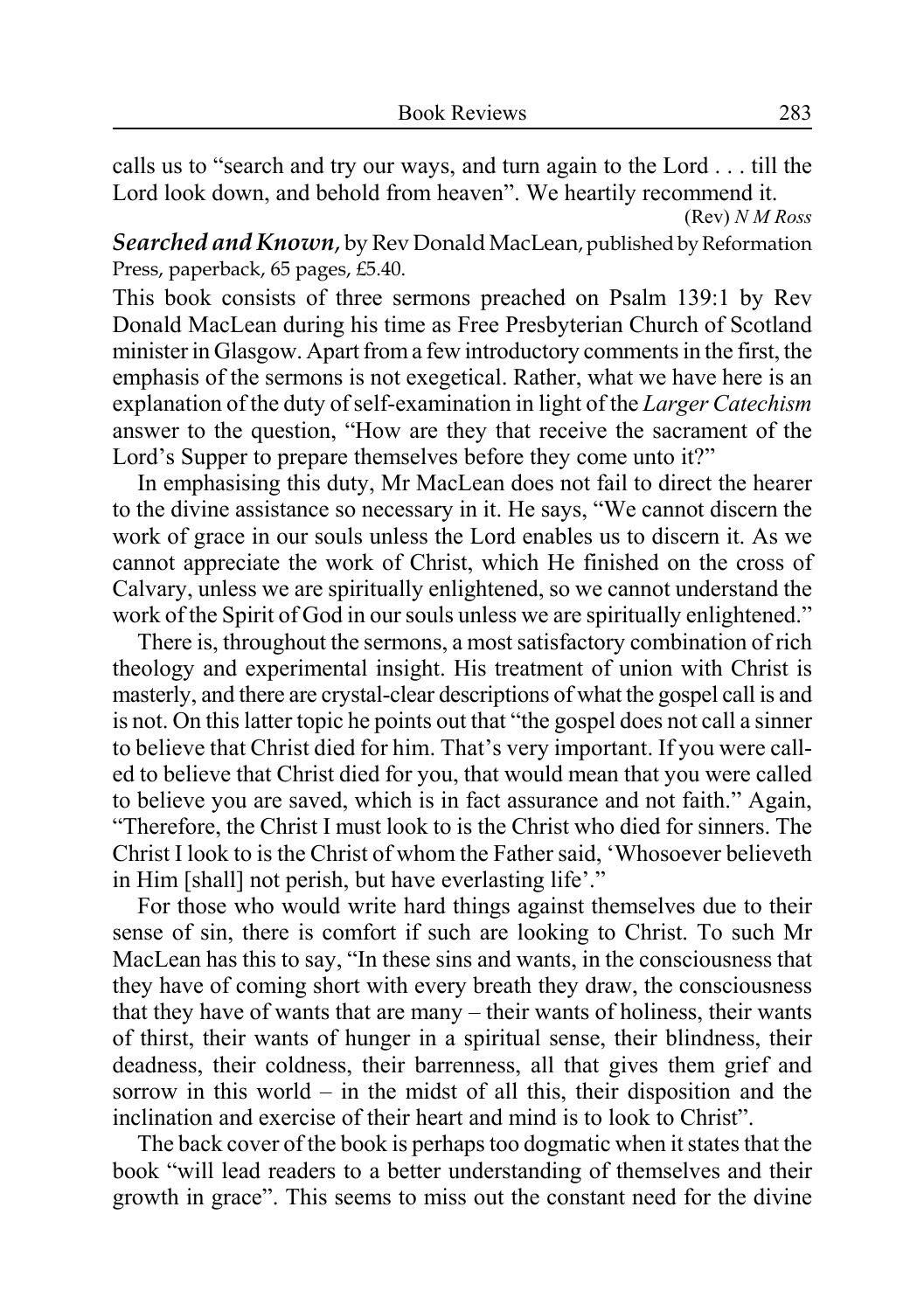blessing on all means used. Another, very minor, criticism is the choice not to render "it's" as "it is" throughout, which jars a little on the written page. This short book is well worth reading and the sermons are of such high quality that they, to the reviewer's mind at least, compare favourably with those of the greats of the Scottish pulpit in any age of the church's history. (Rev) *I D MacDonald*

# **Notes and Comments**

## **Scotland's Drug Problem**

Recent figures published by the Scottish Government show the number of deaths caused by drug misuse in 2018 increased by 27% from the previous year: 1187 deaths compared with 1136 alcohol-related deaths. Scotland's drug death rate is now three times that of the UK as a whole, more per capita than in the United States, and said to be the highest drug death rate of all the countries in the European Union.

A variety of drugs are responsible for the deaths. Etizolam, a "street drug" being sold as Valium, is thought to have caused more deaths than heroin. The prescription of substitute drugs such as methadone may help wean users off heroin, but sadly overdosing on methadone actually accounts for a quarter of all drug deaths. In other cases, users mix highly-lethal cocktails of drugs. David Liddell, director of Scottish Drugs Forum (SDF) said, "the figures show a very significant level of men aged over 35 with a severe drug problem. . . . Research which SDF have previously carried out shows that many are lonely, isolated, experiencing major health problems and have lost hope of ever having a better life in the future." There are some indications that the number of young people aged under 35 with opiate addiction has fallen, but this is not necessarily a positive sign as support workers say there is evidence that they are turning instead to the use of "legal highs" and alcohol.

The supply of illegal narcotics on the streets and on-line is difficult to curtail and the police and Crown Office acknowledge their lack of success in prosecuting people for drug possession. Addicts are more often imprisoned for the crimes they commit in trying to fund their addiction; a high percentage of muggings and other forms of theft are carried out by those who are trying to feed their habit. Attempts to understand why people abuse drugs focus on deficiencies in the support system, welfare dependency, poverty, peer group pressure, mental health and an empty, hopeless lifestyle.

What is certain is that Scotland, where God was once honoured, has rejected Him and His Word; we have sown the wind and we are reaping the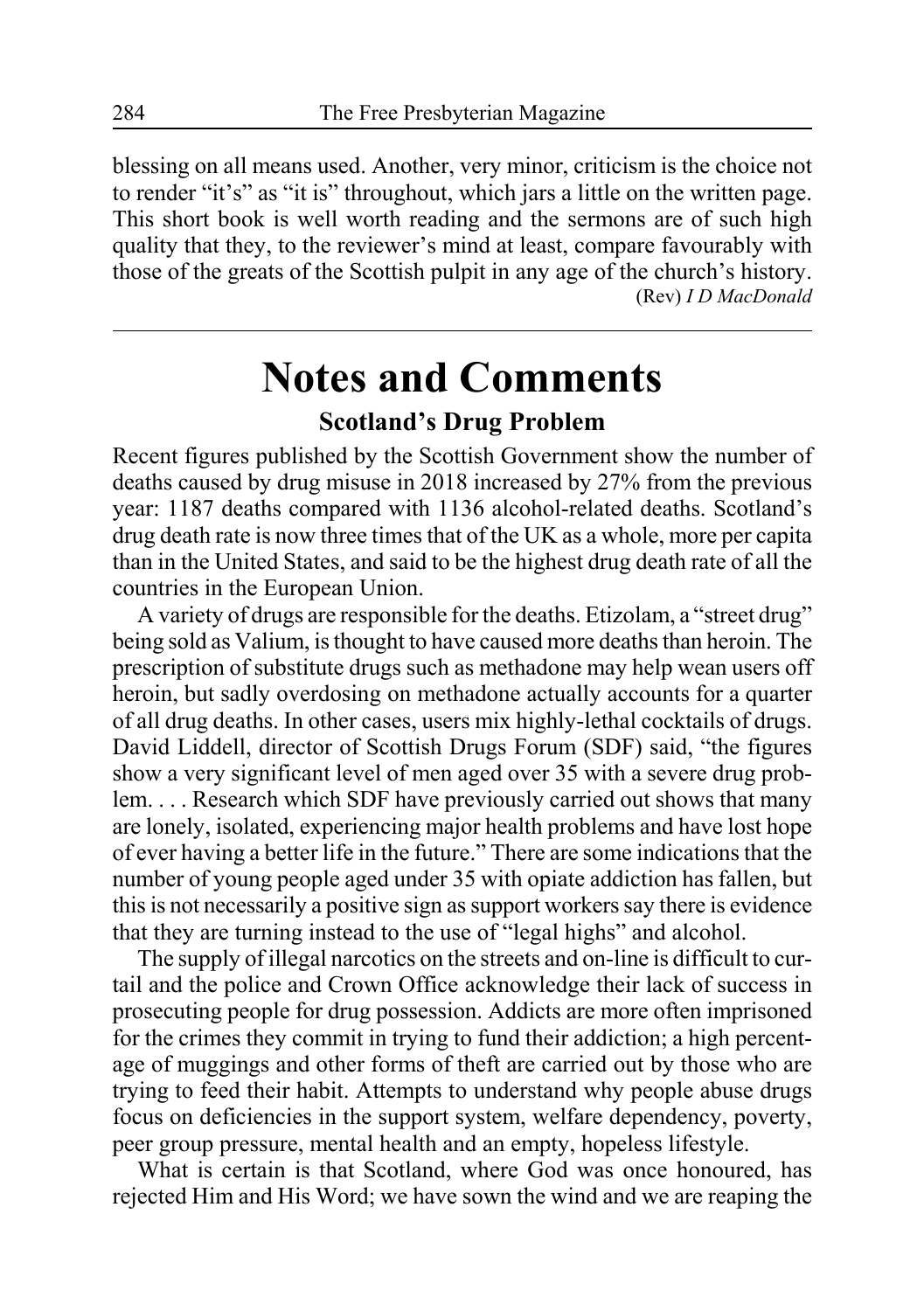whirlwind (Hos 8:7). Without a moral compass we have no sense of sin and every man does that which is right in his own eyes. "The fool hath said in his heart, There is no God. They are corrupt, they have done abominable works, there is none that doeth good" (Ps 14:1). There is a void in the heart of man which Satan delights to fill, and the drug users whom he has ensnared with promises of escape from humdrum reality, fear or pain, are being led captive by him at his will – into sin, crime, degradation and death itself.

The Saviour said He had "not come to call the righteous, but sinners to repentance" (Mt 9:13b). What need there is to pray that He would be found of those that seek Him not; "O Lord, revive Thy work in the midst of the years, in the midst of the years make known; in wrath remember mercy" (Hab 3:2). *FRD*

## **A Swarm of Painted Ladies**

Painted lady butterflies live all the year round in the tropics, but every few years, when the conditions are right, they swarm north, sometimes in great numbers. The adults live for a fortnight, and the eggs develop to adulthood in about four weeks, so in some years the swarm perpetuates itself and even increases along the way. There have been swarms of painted ladies in Britain for a while now, but they arrived in Aberdeen one Sabbath in July. On the Saturday there were no painted lady butterflies to be seen, and on the Sabbath they were around in their hundreds. In some places they impeded progress because every step sent a small shower up into the air.

The abundance of creation is one of the matters mentioned in Genesis 1 – "Let the waters bring forth *abundantly*" (v 20) – and both fish and insects have the possibility of multiplying in enormous numbers. This capacity was used for punishment in the plagues of Egypt under Pharaoh, with the multiplication of flies and locusts and other swarming creatures, but the Lord can also use it to a good purpose. A cloud of harmless and beautiful butterflies transforms a drab and uninteresting scene into a cheering and heart-stirring one.

As God has a fullness in outward matters and is able to multiply His natural creation when He pleases, so in Christ He has a fullness in spiritual matters and is able to multiply spiritual life at will: "The Son quickeneth whom He will" (Jn 5:21). The day is surely coming when, not an abundance of butterflies, but an abundance of souls will be found asking "the way to Zion with their faces thitherward" (Jer 50:5). And the people of God will be asking, "Who are these that fly as a cloud, and as the doves to their windows?" (Is 60:8). And as the arrival of the butterflies was sudden, so will the arrival of the blessing be: "Hezekiah rejoiced, and all the people, that God had prepared the people, for the thing was done suddenly" (2 Chr 29:36).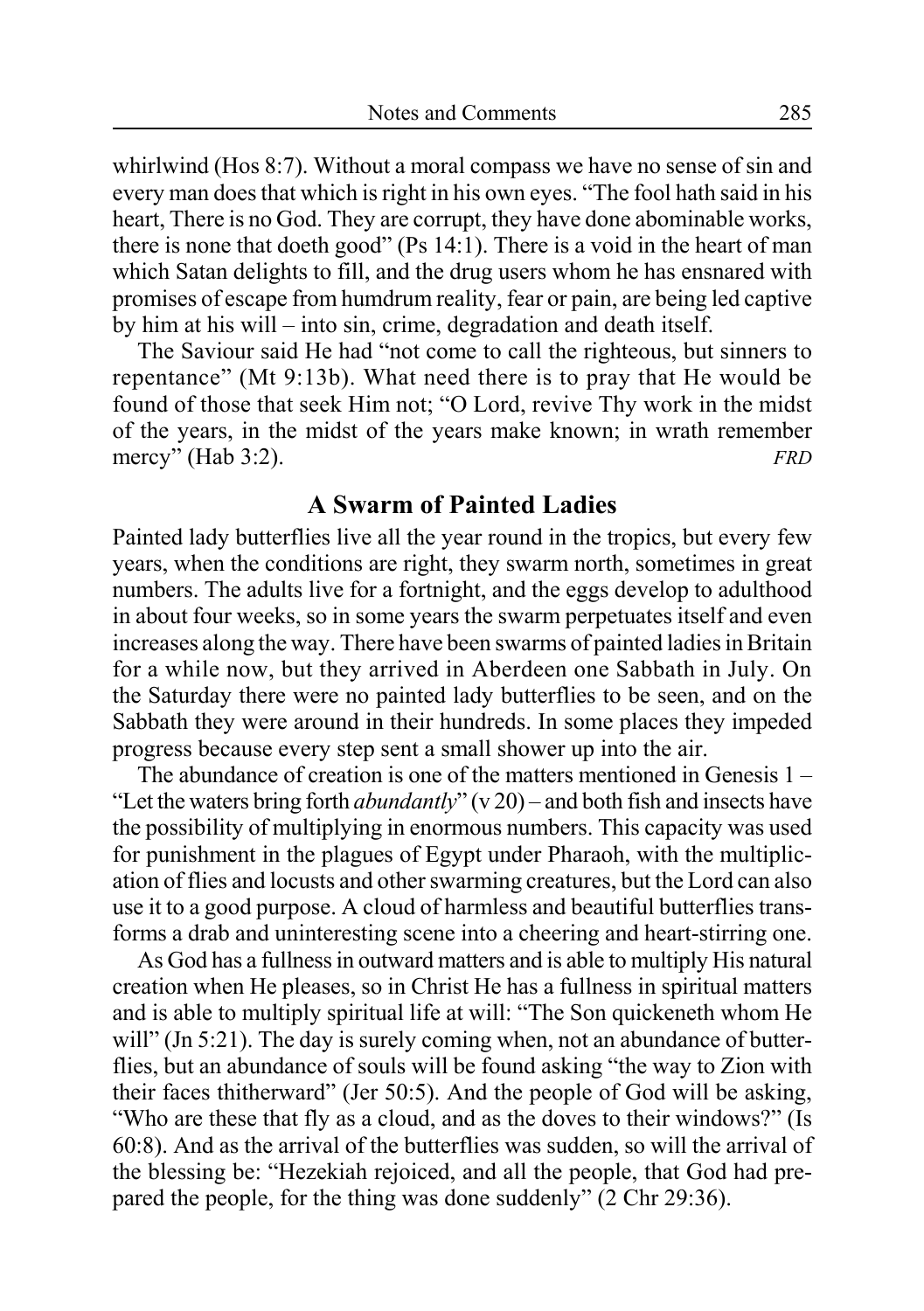The arrival of the butterflies brought natural beauty, and the arrival of the blessing will bring the transforming beauty of spiritual life in great abundance: "It shall come to pass, that every thing that liveth, which moveth, whithersoever the rivers shall come, shall live: and there shall be a very great multitude of fish, because these waters shall come thither: for they shall be healed; and every thing shall live whither the river cometh" (Ezk 47:9). How desperately the deadness of Britain needs a refreshing visit from heaven of this sort! *DWBS*

## **China's Stranglehold on the Modern Bible Industry**

The recent trade war between the USA and China has highlighted the extent to which the modern Bible industry is based on China. The major Bible publishers went to Washington to plead with the US Government for exemptions to tariffs being imposed on goods from China.

Christianity Today<sup>1</sup> reported that "China is the world's largest Bible publisher, thanks to Nanjing-based Amity Press, which has printed almost 200 million Bibles since 1988 in partnership with the United Bible Societies". The largest Bible publisher, HarperCollins Christian Publishing, spends more than three-quarters of its production costs in China. Similarly LifeWay Christian Resources, the publishing arm of the Southern Baptist Convention, which publishes the Christian Standard Bible (CSB), spends 31% of its total printing costs in China. Irrespective of a "Bible tax", the modern Bible industry is hugely dependent on the economic stability and co-operation of China.

The world's biggest Bible factory is based in China; more Bibles are printed there than in any other country due to their specialisation. These are significant ironies given the way that the Chinese government seeks to control official publication of the Chinese Bible in China, including its wording. Indeed, *The Guardian* recently reported a Chinese Government plan that calls for "retranslating and annotating" the Bible, to find commonalities with socialism and establish a "correct understanding" of the text. One wonders whether the Bible Society will deem it politic to comply with Beijing's demands. Christian bookstores are often subjected to regular inspections by the Ministry of Culture and "foreign" books forbidden.

Publishers say that they have guarantees on the working conditions of staff printing and manufacturing these Bibles in China, but they have not made any impact on the degree of persecution of Christians there. The reality is that the whole modern commercialisation and customisation of the Bible is based on the economic partnership with China. Bibles are targeted to every conceivable taste and consumer. HarperCollins offers hundreds of different <sup>1</sup>Article, "Bibles Threatened by US Trade War with China, Christian Publishers Warn", in the issue for June 21.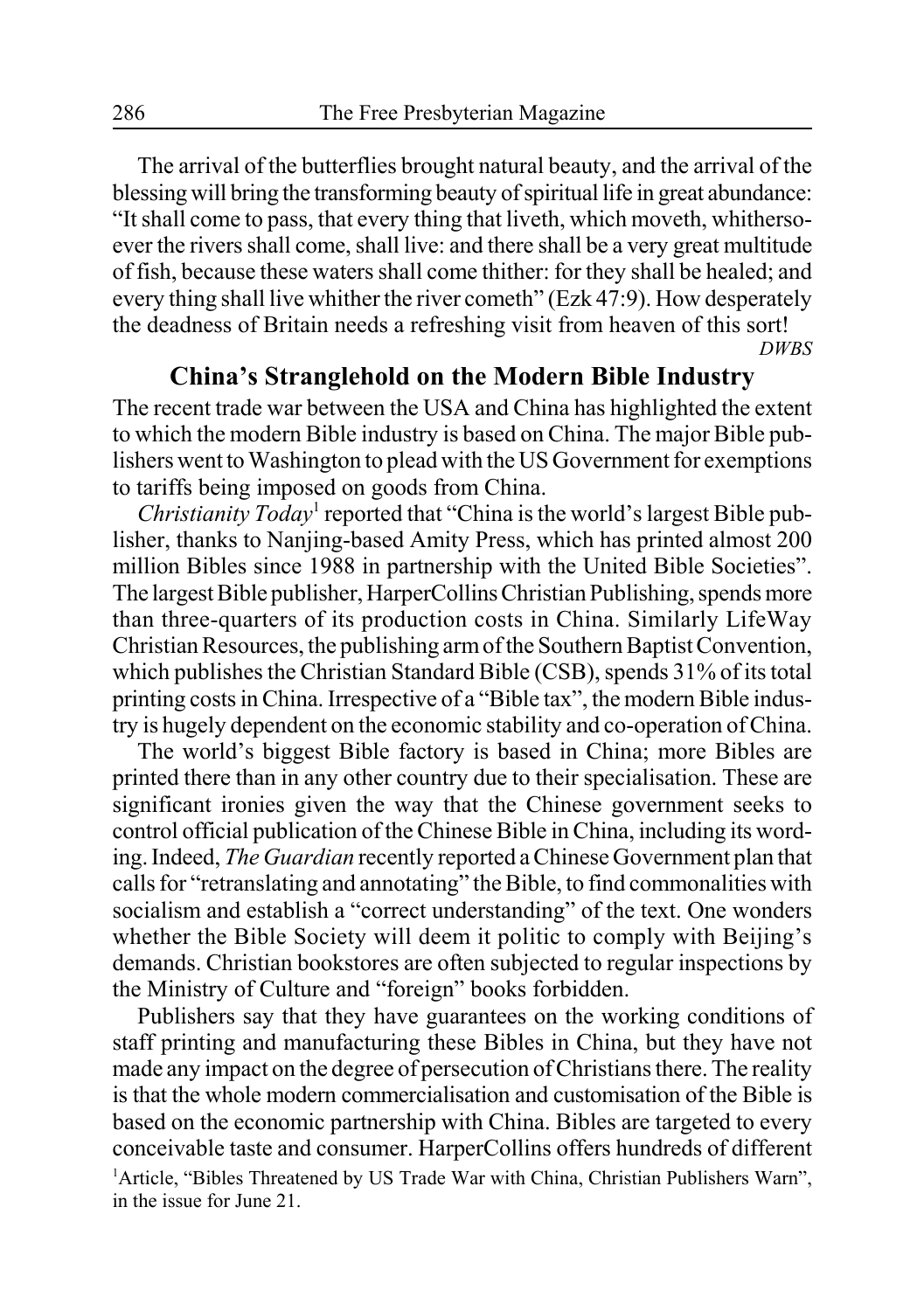editions for different ages and interests, even as specialised as the Stock Car Racing edition, or the Ultimate Bible for Girls FaithGirlz edition. It is a kind of profiteering from religion that Tetzel and medieval Romanism could only have dreamed of. When the publishers predicted a Bible shortage in alarmist terms they were in fact speaking about an easing of the deluge.

But it is no wonder that publishers were concerned. A few years ago Phyllis Tickle, a former longtime religion editor at *Publishers Weekly*, observed that "Bibles are in many ways a cash cow; the Bible is the mainstay of many a publishing program". Hence the constant proliferation of additional modern versions of the Bible in English.

These publishers are concerned for the value of their profits rather than the inestimable value of Scripture itself. We fear that they come under the judgement of those "supposing that gain is godliness: from such withdraw thyself"  $(1 \text{ Tim } 6.5)$ .

## **Abortion in New Zealand**

Andrew Little, the Justice minister in the New Zealand Government has announced plans to relax the law on abortion. The existing law demands that women prove to a doctor that to continue with their pregnancy would endanger their physical or mental health. The present proposal is to remove this requirement for women whose pregnancy is under 20 weeks and decriminalise abortion, making it perfectly legal to kill unborn children up to an age when they can almost survive outside the womb.

This change in NZ law would change abortion from potentially being a crime to merely a "health issue". There *may* be health issues for the mother and, if these are sufficiently serious to threaten her life, it may be necessary to remove the child to spare the mother's life, but such cases are a minute proportion of the abortions that take place. But what about the child's health? Abortion is not a mere health issue for the child; it is certain death.

Such is the inhumanity of today's supposedly advanced generation that helpless human beings can be disposed of at a whim. One fears that the requirement to demonstrate danger to health is likely to be as easily satisfied in New Zealand as it is in the UK, where abortion seems in practice to be available on demand. But every move away from a scriptural position indicates a callousness about human life that bodes ill for the future.

Already euthanasia is legal in a number of countries and present trends suggest that it will be allowed in other parts of the world before long, as God and His law (given for the good of mankind) are increasingly disregarded. How much we need a return to the Bible and its principles in New Zealand, the UK and elsewhere! How much we need an outpouring of the Holy Spirit!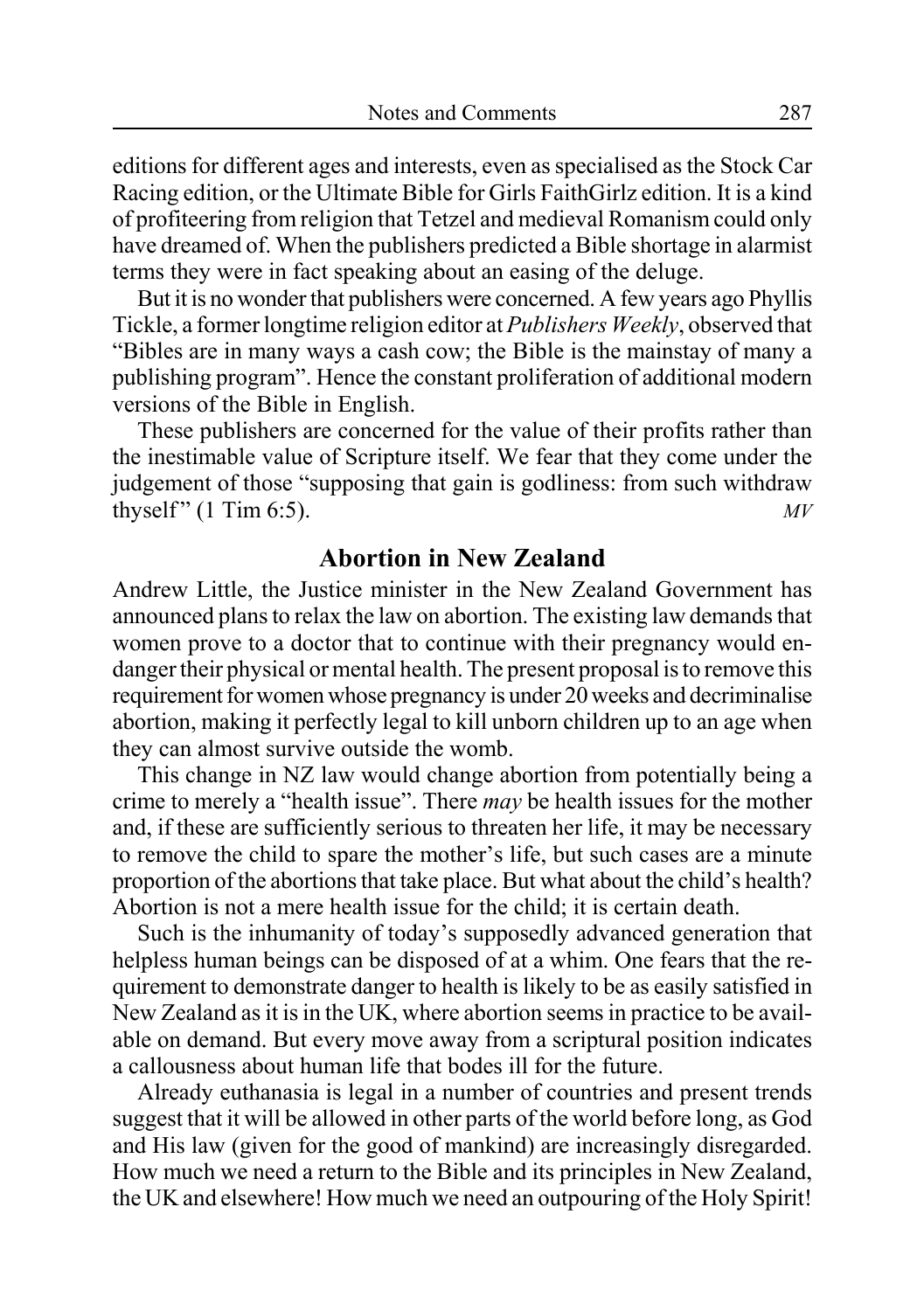# **Church Information**

## **Committee Meetings**

These Synod committees will meet, DV, in Inverness Free Presbyterian Church as follows on Tuesday, October 8:

- 10.00 -10.30 Church Interests Committee
- 10.30 12.00 Training of the Ministry Committee
- 12.00 1.00 Sabbath Observance Committee
- 2.00 5.00 Finance Committee
- 2.00 3.00 Outreach Committee
- 3.00 5.00 Religion and Morals Committee
- 6.00 7.30 Publications and Bookroom Committee
- 7.30 8.30 Welfare of Youth Committee
- 8.30 9.30 Overseas Committee (Rev) *K M Watkins,* Clerk of Synod

## **Overseas Fund**

By appointment of Synod, the special collection on behalf of the Overseas Fund is due to be taken in congregations during September.

*W Campbell*, General Treasurer

## **Acknowledgement of Donations**

*The General Treasurer* acknowledges with sincere thanks the following donations: *Eastern Europe Fund:* Anon, for the work in Ukraine, £140. *General Fund:* Anon, £150.

*Outreach Fund:* Anon, Black Isle Show, £100 per ER.

- **Congregational Treasurers** acknowledge with sincere thanks the following donations: **Edinburgh:** Anon, £100, £30; CR, North Berwick, £5 per DC; Estate of late Mrs A MacLeod, £1000.
	- **Glasgow:** Anon, £7.20, £7.20; Family of late Mr Sorley MacDonald, £100 per Rev RML; Anon, £20, £20, £10, £20, £20, £10 per DWN. *Bus Fund:* Anon, £20, £20, £20, £20, £20. *Eastern Europe Fund:* Anon, £70, £65, £70, £71, £72, £70, £70, £65, £70, £30, £70, £62, £63, £70, £70, £30, £70, £62. *Outreach Fund:* Anon, £20, £20. *TBS:* Anon, £20; Anon, £20 per DWN.

**Greenock:** *Bus Fund:* Anon, £10. *Sustentation Fund:* Anon, £80. *TBS:* Anon, £100.

- **Inverness:** *Bus Fund:* Anon, £20, £20. *Home Mission Fund:* Mr A Reynolds, £76, £90. *Jewish & Foreign Mission Fund:* Mr A Reynolds, £76, £40.
- **Laide:** Anon, £100; Friend, Isleview, £40; Friend, Mellon Charles, £410 per DAR; Friend, Holland, £120 per WM. *Eastern Europe Fund:* Friend, Aultbea, £60, £40, £40, £40, £50, £40, £40; Friend, Shieldaig, £100; Friend, Holland, £10, £60; Friend, Isleview, £80; Anon, £100; Friend, Port Henderson, £30 per DAR. *Magazine Fund:* Friend, Mellon Charles, £30, £30 per DAR. *Outreach Fund:* Friend, Aultbea, £40 per DAR. *Sustentation Fund:* Anon, £160; Friend, Isleview, £20; Anon, £40 per DAR.
- **North Tolsta:** In memory of our beloved parents, R J & C M MacLeod, 59 North Tolsta, Ps 4:8, £250.

**North Uist:** Friends, £100.

**Raasay:** Anon, In loving memory of dear parents, £1000.

**Shieldaig:** Anon, £90. *Communion Expenses:* Anon, £100, £40 per DMC; SMK, £100.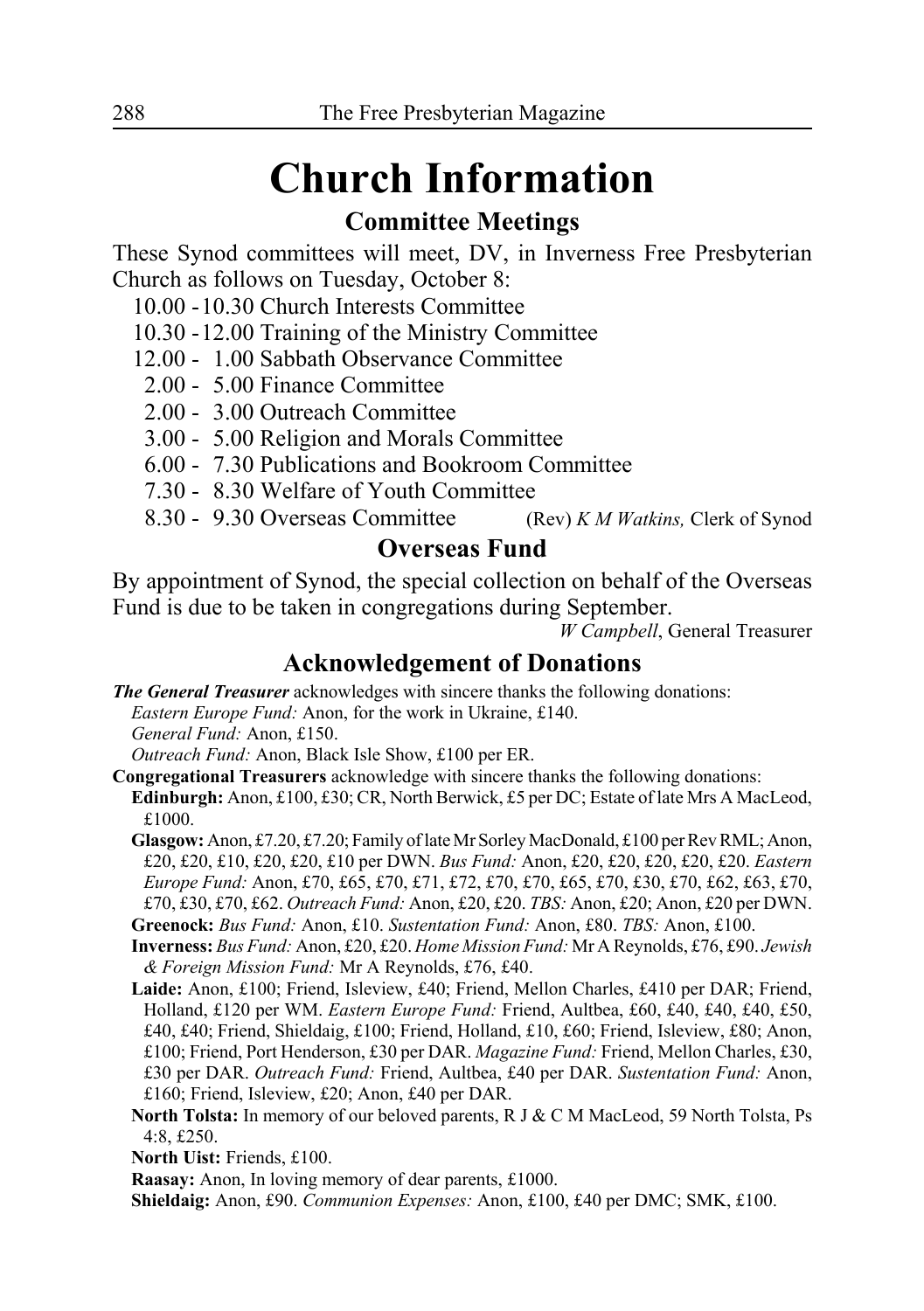## **FREE PRESBYTERIAN PLACES OF WORSHIP**

#### **Scotland**

**Aberdeen:** 2 Alford Place, AB10 1YD, Sabbath 11 am, 6 pm; Tuesday, 7.15 pm. Rev D W B Somerset BSc DPhil, 18 Carlton Place, Aberdeen, AB15 4BQ; tel: 01224 645250.

**Bracadale Duirinish-Strath: Struan:** Sabbath 12 noon. **Glendale** and **Vatten:** Sabbath 6pm, alternately. Thursday 7 pm, rotating between Struan, Vatten and Glendale. Contact Rev I D MacDonald; tel: 01478 612110.

**Dingwall:** Church, Hill Street, IV15 9JP: Sabbath 11 am, 6.30 pm; Wednesday 7.30 pm. **Beauly** (Balblair): Sabbath 6.30 pm, Thursday 7.30 pm. Rev A W MacColl MA PhD, 10 Achany Road, Dingwall, IV15 9JB; tel: 01349 866546.

**Dornoch:** Sabbath 11.30 am. Manse tel: 01862 810615. **Bonar:** Sabbath 6 pm. Wednesday 7.30 pm (alternately in Dornoch and Bonar). **Lairg:** Church and Manse; **Rogart:** Church; no F P services. Contact Mr A Sutherland; tel: 015494 02115.

**Edinburgh:** 63 Gilmore Place, EH3 9NU, Sabbath 11 am, 6 pm; Thursday 7.30 pm. Rev D Campbell MA, 35B Barnton Avenue West, Edinburgh EH4 6DF; tel: 0131 312 8227, e-mail: dcampbell1560@gmail.com.

**Farr** (by Daviot)**:** Sabbath 12 noon. **Tomatin:** Sabbath 12 noon. **Stratherrick:** Sabbath 12 noon. (Each of these services is held once in three weeks as intimated). **Farr:** Thursday 7.30 pm (as intimated). Contact Mr M J Schouten; tel: 01463 221776.

**Fort William:** Monzie Square, Sabbath 11 am, 6 pm as intimated. Manse: 15 Perth Place, PH33 6UL; tel: 01397 708553. Contact Mr D A McKinnon. Tel: 01397 702597.

**Gairloch** (Ross-shire): Sabbath 11 am, 6.30 pm. Prayer meeting in **Strath**, Thursday 7.30 pm. Rev A E W MacDonald MA, F P Manse, Gairloch, Ross-shire, IV21 2BS; tel: 01445 712247.

**Glasgow:** St Jude's Church, 137 Woodlands Road, G3 6LE. Sabbath 11 am and 6.30 pm; Wednesday 7.30 pm. Rev R MacLeod BA, 4 Laurel Park Close, Glasgow, G13 1RD; tel: 0141 954 3759.

**Greenock:** Sabbath 2.30 pm, held in Free Church of Scotland hall, 14 Jamaica Street, PA15 1XX. Sabbath 2.30 pm. Contact Rev R MacLeod; tel: 0141 954 3759.

**Halkirk:** Sabbath 11.30 am; Thursday 7.30 pm. Rev W A Weale, F P Manse, Bridge Street, KW12 6YG; tel: 01847 831758. **Thurso:** Duncan Street; Sabbath 5 pm; **Strathy:** Sabbath: 6 pm (first and third Sabbaths of month).

**Harris (North): Tarbert:** Sabbath 12 noon, 6 pm. **Tarbert** and **Stockinish:** Tuesday 7.30 pm alternately. Rev J B Jardine BD, F P Manse, Tarbert, Isle of Harris, HS3 3DF; tel: 01859 502253, e-mail: northharris.fpc@btopenworld.com.

**Harris (South): Leverburgh:** Sabbath 12 noon, 6 pm; Wednesday 7 pm. **Sheilebost:** as intimated. Rev K M Watkins BA, F P Manse, Ferry Road, Leverburgh, Isle of Harris, HS5 3UA; tel: 01859 520271.

**Inverness:** Chapel Street, IV1 1NA; Sabbath 11 am, 6.30 pm; Wednesday 7.30 pm. Rev K D Macleod BSc, 11 Auldcastle Road, Inverness, IV2 3PZ; tel: 01463 712872.

**Kinlochbervie:** Sabbath 6 pm; **Scourie:** Sabbath 11:30 am, Tuesday 7 pm (as intimated). Contact Dr A Ross; tel 01971 502099.

**Kyle of Lochalsh:** Sabbath 6 pm. Manse tel: 01599 534933. Contact Rev D A Ross; tel: 01445 731340.

**Laide** (Ross-shire): Sabbath 12 noon, 6 pm; Wednesday 7.30 pm. Rev D A Ross. F P Manse, Laide, IV22 2NB; tel: 01445 731340. **Lochcarron:** Sabbath 11 am, 6 pm; Wednesday 7 pm. Manse.

**Lochinver:** Church. No F P services at present. Manse.

**Ness:** Sabbath 12 noon, 6 pm; Wednesday 7 pm. Manse tel: 01851 810228. Contact Rev K M Watkins; tel: 01859 520271.

**North Tolsta:** Sabbath 12 noon, 6 pm; Thursday 7 pm; 1st Monday of month 7 pm. Manse tel: 01851 890325. Contact Rev J R Tallach; tel: 01851 702501.

**North Uist: Bayhead:** Sabbath 12 noon, 6 pm; Thursday 7.30 pm (fortnightly). Manse tel: 01876 510233. Contact: Rev J B Jardine; tel: 01859 502253.

**Oban:** Church and Manse. No F P services at present.

**Perth:** Pomarium, off Leonard Street. Sabbath 11 am, 6 pm; Wednesday 7.30 pm. Contact Rev D Campbell; tel: 0131 312 8227.

**Portree:** Sabbath 12 noon, 6.30 pm; Wednesday 7 pm.. Rev I D MacDonald BA, F P Manse, Achachork, Portree, IV51 9HT; tel: 01478 612110.

**Raasay:** Sabbath 12 noon, 6 pm. Contact Rev I D MacDonald; tel: 01478 612110.

**Shieldaig:** Sabbath 11 am; **Applecross:** Sabbath 6pm. Tuesday 7 pm (alternately in Shieldaig and Applecross). Shieldaig manse tel: 01520 755259, Applecross manse tel: 01520 744411. Contact Rev D A Ross; tel: 01445 731340.

**Staffin:** Sabbath 12 noon, 5 pm; Wednesday 7 pm. Rev D Macdonald, F P Manse, Clachan, Staffin, IV51 9HY tel: 01470 562243.

**Stornoway:** Matheson Road, Sabbath 11 am, 6.30 pm; Thursday 7.30 pm. **Achmore:** Sabbath 12 noon; Tuesday 7 pm. Rev J R Tallach MB ChB, 2 Fleming Place, Stornoway, HS1 2NH; tel: 01851 702501.

**Tain:** Church. **Fearn:** Church. No F P services. See Dornoch and Bonar.

**Uig (Lewis) Miavaig:** Sabbath 12 noon Gaelic, 6 pm English; Wednesday 12 noon. Manse tel: 01851 672251. Contact Rev K M Watkins; tel: 01859 520271.

**Ullapool:** Sabbath 11 am, 6 pm; Wednesday 7.30 pm. Manse: Quay Street, IV26 2UE; tel: 01854 612449.

#### **England**

**Barnoldswick:** Kelbrook Road, Sabbath 11 am, 6 pm; Friday 7.30 pm; Wednesday 8 pm, alternately in Sandbach and Gatley. **South Manchester:** Sabbath 6.00 pm, in Trinity Church, Massie Street, Cheadle (entry at rear of building). Contact Mr R Middleton, 2 Emerald Drive, Sandbach, CW11 4ND; tel: 01270 761673.

**Broadstairs:** Sabbath 11 am, 5 pm at Portland Centre, Hopeville Ave, St Peter's; Tuesday 7 pm at Friends' Meeting House, St Peter's Park Rd. Contact Dr T Martin; tel: 01843 866369**.**

**London:** Zoar Chapel, Varden St, E1. Sabbath 11 am, 6.30 pm; Wednesday 7.15 pm. Rev J MacLeod MA, 6 Church Ave, Sidcup, Kent, DA14 6BU; tel: 0208 309 1623.

#### **Northern Ireland**

**Larne:** Station Road. Sabbath 11.30 am, 6.30 pm. No F P services. Contact Rev R Macleod; tel: 0141 954 3759.